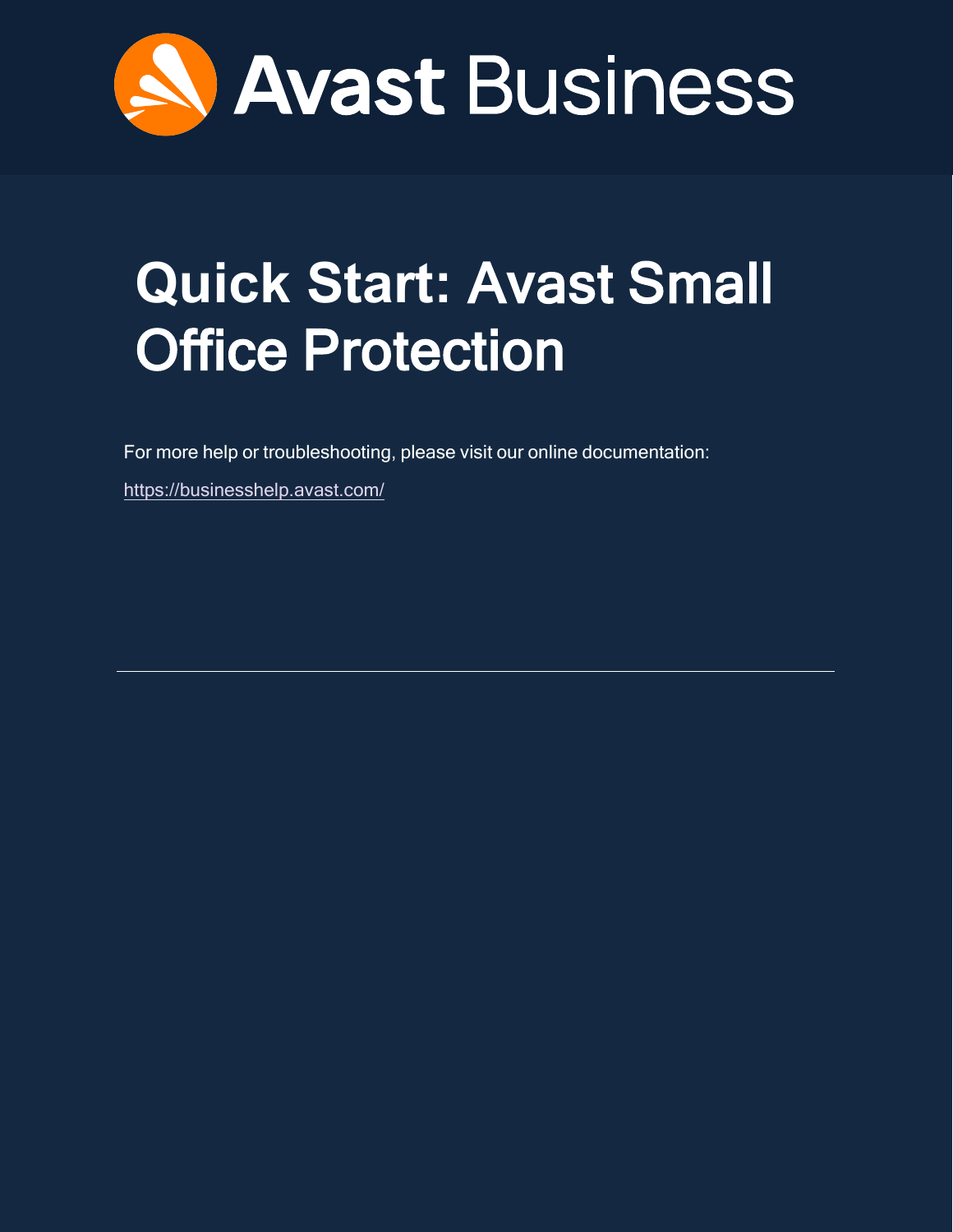## <span id="page-1-0"></span>Table of Contents

| Quick Start: Avast Small Office Protection <b>Must be a controlled and the Control</b> of Tensile and Tensile and                           |
|---------------------------------------------------------------------------------------------------------------------------------------------|
|                                                                                                                                             |
|                                                                                                                                             |
| Setting Up your Device <b>Manual According to the Setting Up your Device Manual According to the Setting Up your Device</b>                 |
|                                                                                                                                             |
|                                                                                                                                             |
|                                                                                                                                             |
|                                                                                                                                             |
|                                                                                                                                             |
|                                                                                                                                             |
| Installing Small Office Protection on Devices <b>[11]</b> Installing Small Office Protection on Devices <b>[11]</b> Installing Small Office |
|                                                                                                                                             |
|                                                                                                                                             |
|                                                                                                                                             |
| 8                                                                                                                                           |
|                                                                                                                                             |
|                                                                                                                                             |
|                                                                                                                                             |
|                                                                                                                                             |
|                                                                                                                                             |
|                                                                                                                                             |
|                                                                                                                                             |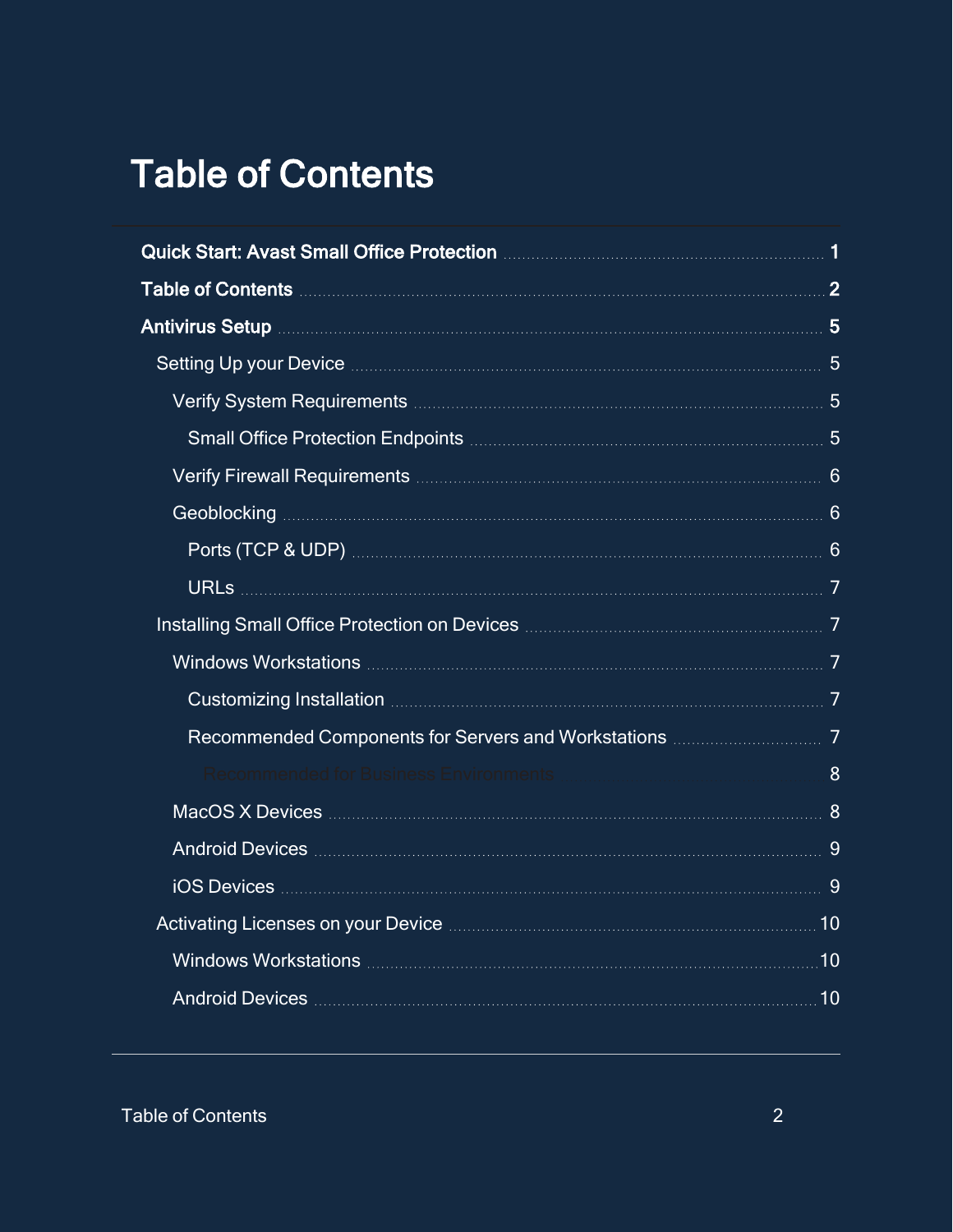| Enabling and Disabling Components <b>Manual According to the United States</b> 13 |    |
|-----------------------------------------------------------------------------------|----|
| Installing and Uninstalling Components <b>Manual According to 14</b>              |    |
|                                                                                   |    |
|                                                                                   |    |
|                                                                                   |    |
|                                                                                   |    |
|                                                                                   |    |
|                                                                                   |    |
|                                                                                   |    |
|                                                                                   |    |
|                                                                                   |    |
|                                                                                   | 17 |
| Sensitivity                                                                       | 17 |
| <b>Scan Areas</b>                                                                 | 18 |
| <b>Packers and Archives</b>                                                       | 19 |
| <b>File Types</b>                                                                 | 19 |
| <b>Exceptions</b>                                                                 | 20 |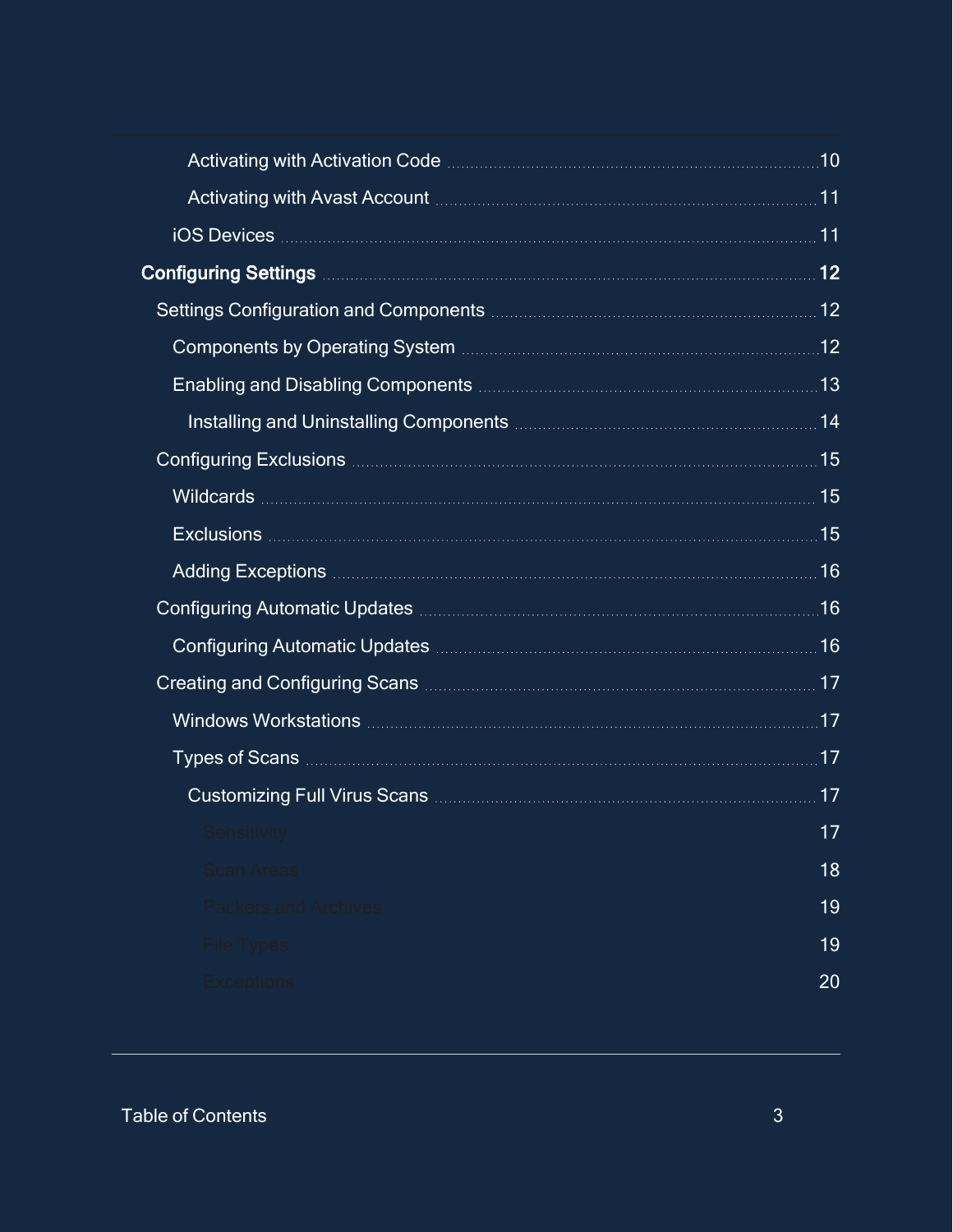|                                                            | 20 |
|------------------------------------------------------------|----|
| Sensitivity <b>Sensitivity</b>                             | 20 |
|                                                            | 20 |
|                                                            | 21 |
|                                                            | 22 |
|                                                            | 22 |
|                                                            | 22 |
|                                                            | 22 |
|                                                            | 23 |
|                                                            | 23 |
| Scan Areas <b>Manual Area</b> Scan Area and The Contractor | 24 |
|                                                            | 24 |
|                                                            | 25 |
|                                                            | 25 |
|                                                            | 26 |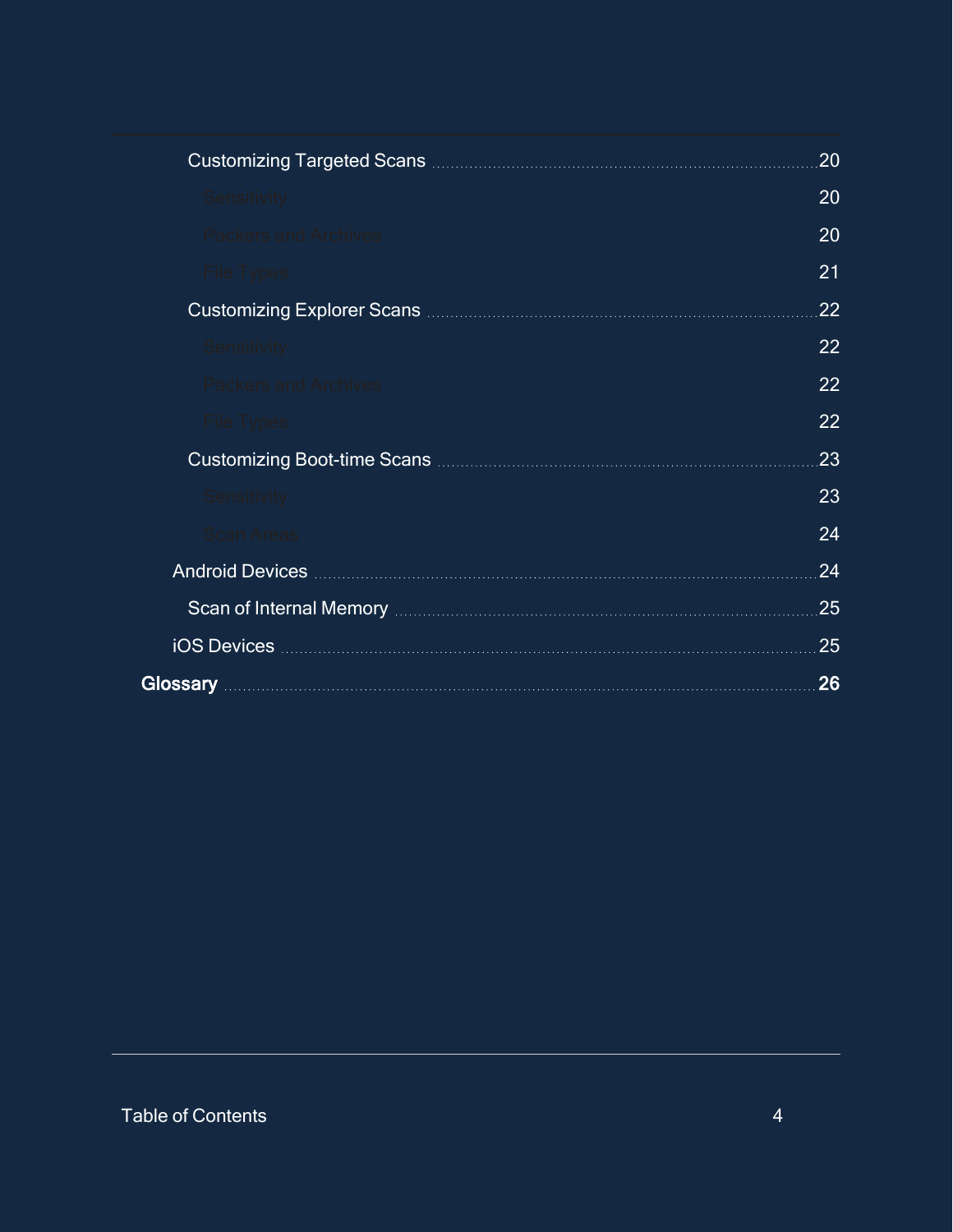## <span id="page-4-1"></span><span id="page-4-0"></span>Antivirus Setup

## Setting Up your Device

Avast's new Small Office Protection differs from Avast Business Antivirus in the following ways:

- $\cdot$  license limit of 10, as it is meant for small businesses with limited devices
- cannot be installed on server operating systems
- can be installed on Android/iOS devices
- contains many different components
- only available for unmanaged devices

<span id="page-4-2"></span>For more information on the different components available for Avast Business Antivirus versus Small Office Protection, see [Component](https://businesshelp.avast.com/Content/Products/AfB_Antivirus/ConfiguringSettings/ComponentOverview.htm) Overview.

## Verify System Requirements

### <span id="page-4-3"></span>Small Office Protection Endpoints

#### Windows:

- $11 x64$ ,  $x86$
- $\cdot$  10 all versions except Mobile and IoT Core Edition x64, x86
- $\cdot$  8/8.1 all versions except RT and Starter Edition x64, x86
- $\cdot$  7 SP1 requires [KB3033929](AV213Reqs.htm) requires KB3033929 x64, x86

#### Mac:

#### We support ARM-based chips on MacOS devices.

• MacOS 10.11 (El Capitan or later with at least 500MB free disk space)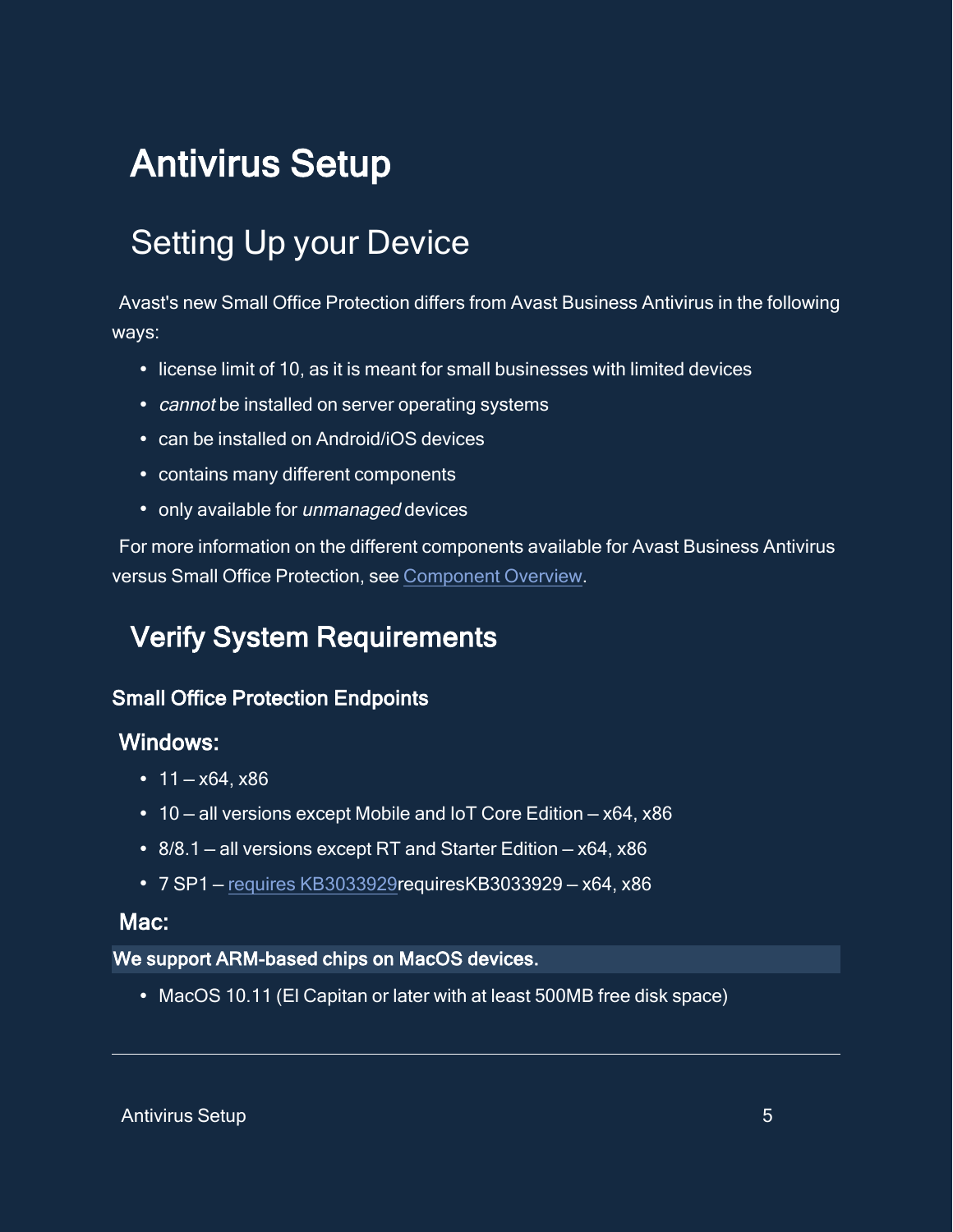## Android:

• Android 4.1 (Jelly Bean) or higher

## iPhone/iPod touch:

• iOS 12.0 or higher

## iPad:

<span id="page-5-0"></span>• iPadOS 12.0 or higher

## Verify Firewall Requirements

<span id="page-5-1"></span>For overall functionality, and to enable the Small Office Protection clients to authenticate/update, you must allow certain ports and URL addresses through your Firewall or Proxy Server.

## **Geoblocking**

Avast web services are hosted in many countries around the world. Therefore, we do not recommend geoblocking in your firewall settings.

If geoblocking is necessary, we recommend you set URL Allow rules to supercede geoblocking, so Avast traffic can still be allowed.

## <span id="page-5-2"></span>Ports (TCP & UDP)

- 53 Secure DNS services (only if using Real Site component)
- 80 Internet Vulnerability Checks and Feature Updates
- 443 Encrypted communication (only if using Real Site component)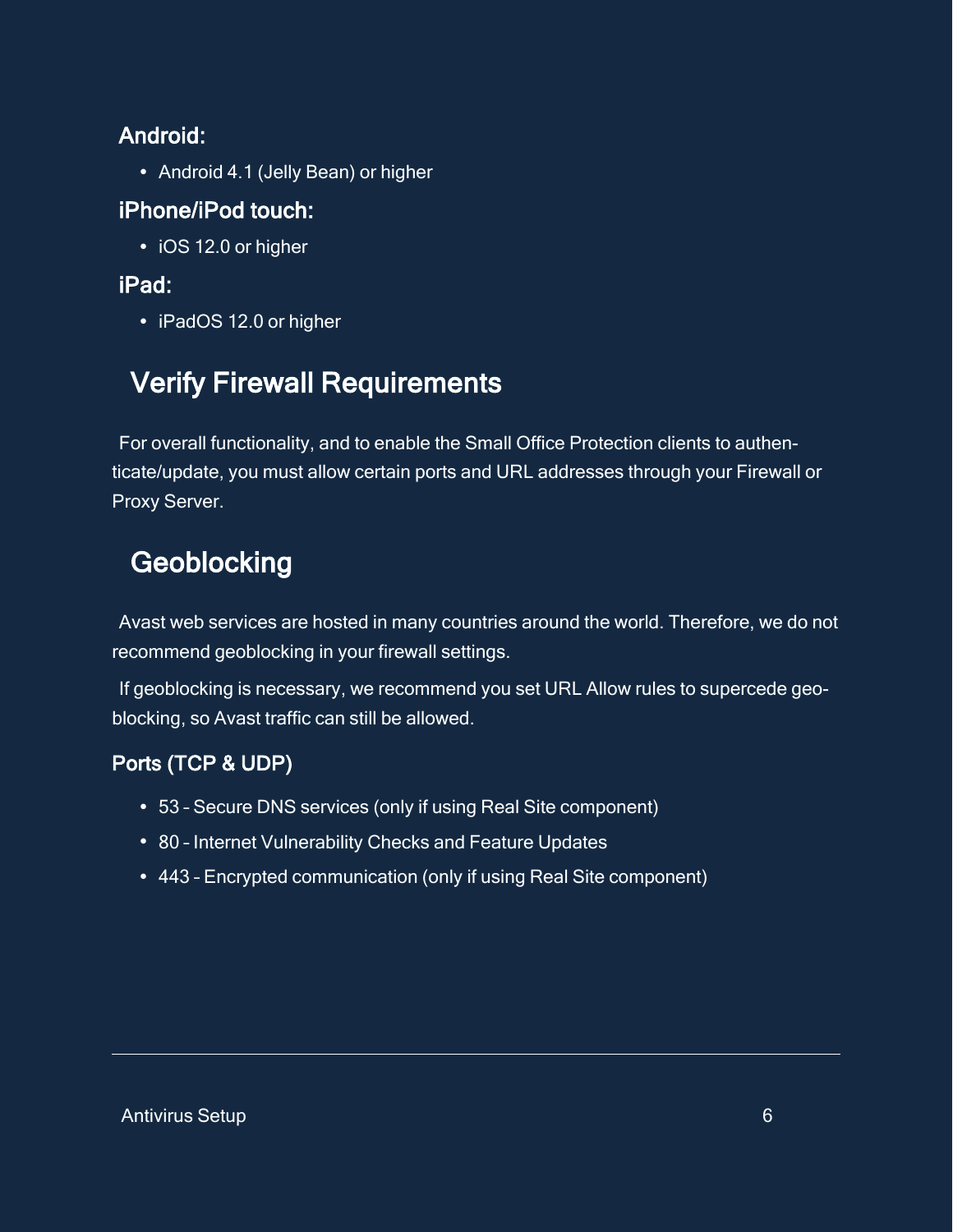### <span id="page-6-0"></span>URLs

- \* avast com
- <span id="page-6-1"></span>• \*.avcdn.net

## <span id="page-6-2"></span>Installing Small Office Protection on Devices

## Windows Workstations

For unmanaged Small Office Protection, you can download the installer from [here](http://www.avast.com/download-thank-you.php?product=SOD-W). When the installer is downloaded, you can run it on the Windows device you would like to install Antivirus on.

### <span id="page-6-3"></span>Customizing Installation

- 1. Copy the installer file to a location accessible by the end device
- 2. Double-click on the installer file to run it
- 3. If asked to allow the application to make changes to your device, click Yes
- 4. Click Customize, then do one of the following:
	- Select Recommended protection to install all components
	- Select Minimal protection to install only File, Web, and Mail Shield
	- Select Custom protection so you can check and uncheck the specific components you would like to install.
- 5. Click Install and wait while Small Office Protection is installed on your device
- <span id="page-6-4"></span>6. When prompted, restart the device

### Recommended Components for Servers and Workstations

A Business environment has different needs than those of consumers, and therefore certain components are not recommended for use in such a network even though they are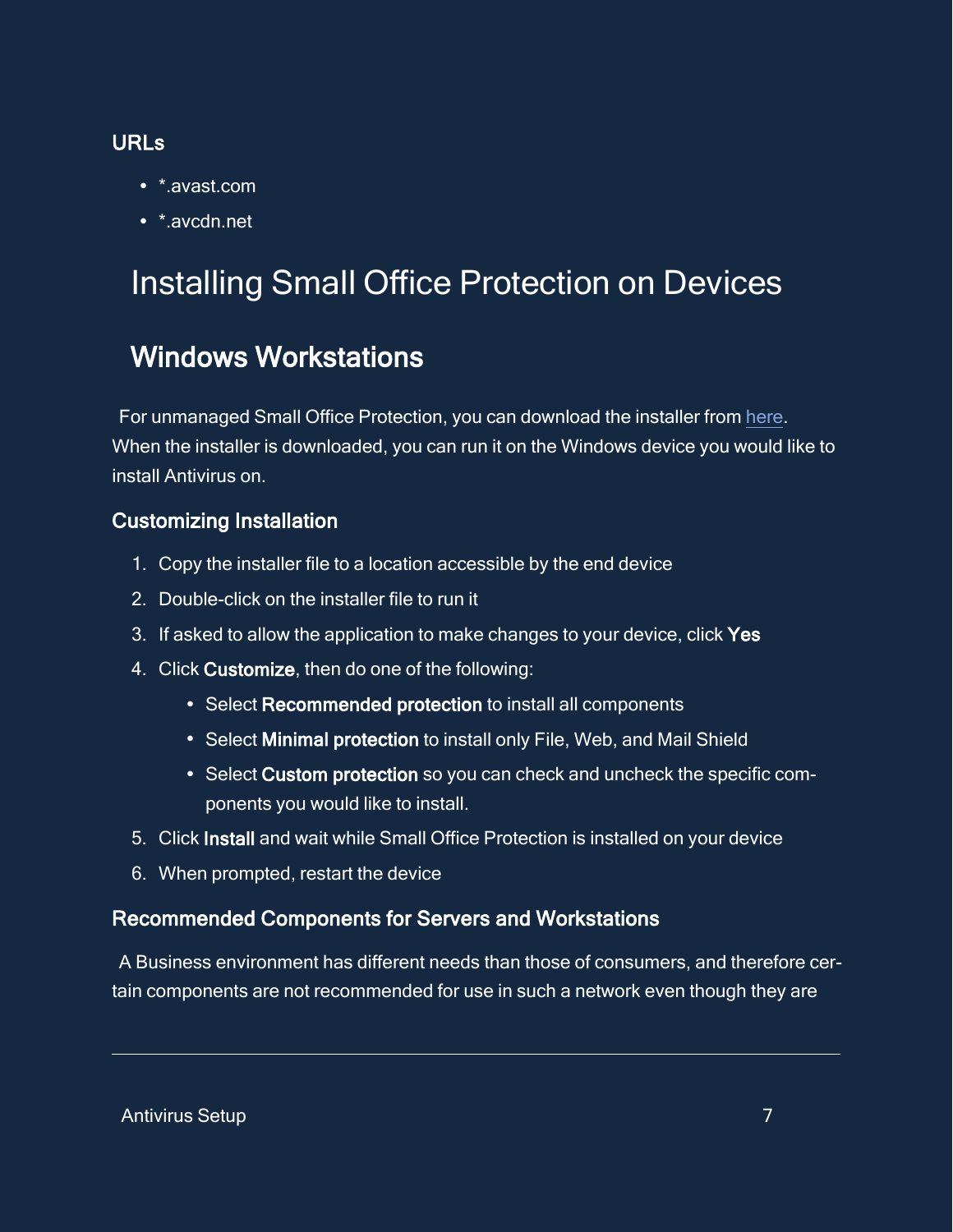<span id="page-7-0"></span>available in Small Office Protection.

#### Recommended for Business Environments

The following components should be uninstalled completely or disabled by setting the sliders to Off:

- $\cdot$  Real Site
- Wi-Fi Inspector

<span id="page-7-1"></span>If these components are not removed, you may encounter instability in the network, slower computer operation, or errors.

## MacOS X Devices

For unmanaged Small Office Protection, you can download the installer from [here](https://www.avast.com/download-thank-you.php?product=SOD-M). When the installer is downloaded, you can run it on the MacOS X device you would like to install Antivirus on.

- 1. Copy the installation file (.dmg) to a location accessible by your device, and ensure no other application or antivirus software is running
- 2. Double-click the downloaded setup file
- 3. Double-click the Small Office Protection icon, then close the window
- 4. Click Continue in the pop-up, review the Privacy Policy, then click Continue
- 5. Click Continue to confirm you have read the End User License Agreement and click Agree to confirm you accept the terms
- 6. If you would like to make changes to the default setup, click Customize. Otherwise, click Install
- 7. If prompted, use your Touch ID or Administrator Password to grant permission for the installation, then click Install Software
- 8. Click Ok to allow Small Office Protection to access your downloads folder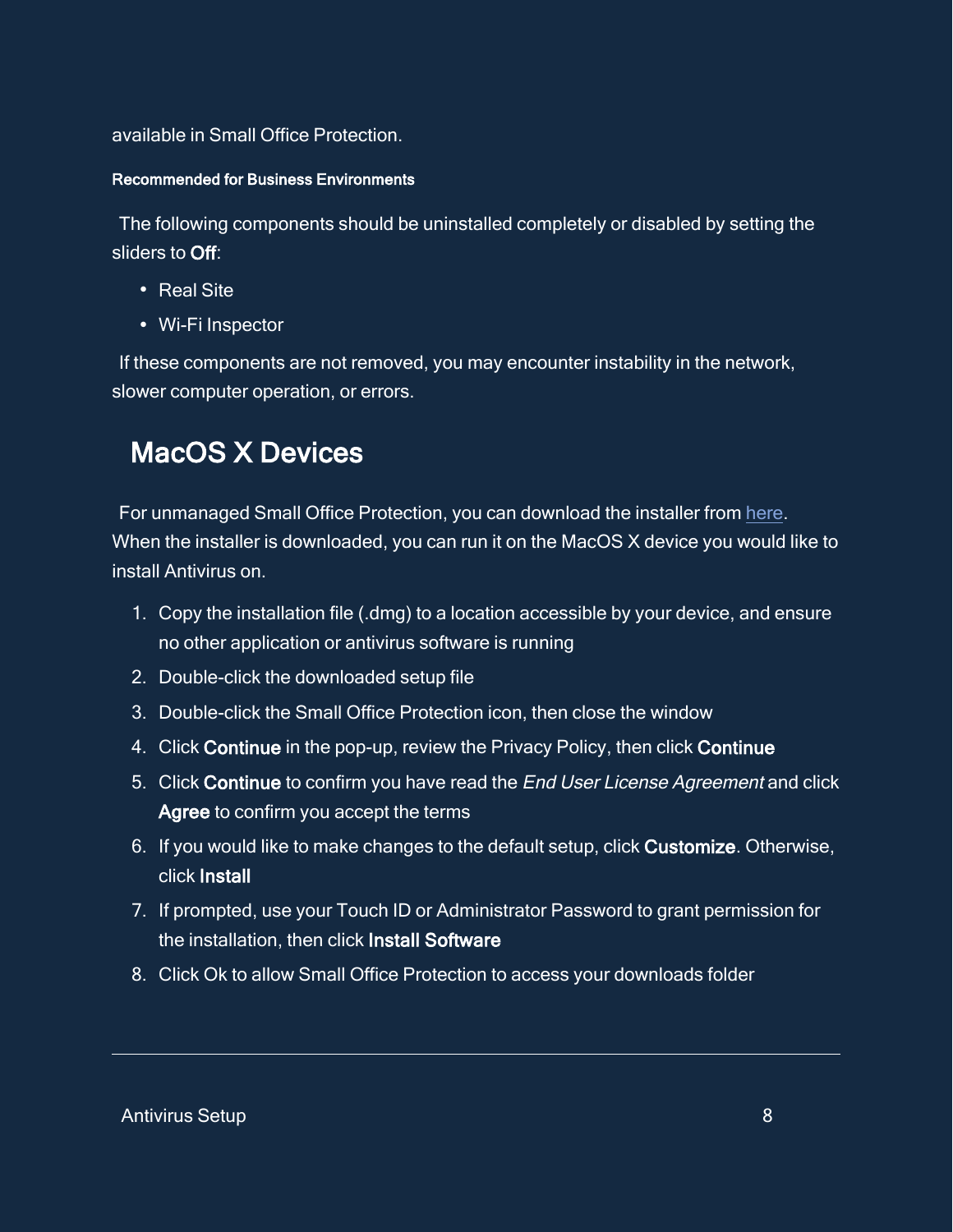- 9. When the System Extension Blocked notification appears, click Open Security Preferences, then do the following:
	- 1. Click the lock icon, enter your Administrator Password and click Unlock, then click Allow
	- 2. Select Privacy and enable Full Disk Access for Small Office Protection. When prompted, click Quit Now, then close the Security & Privacy window
- 10. Optionally, uncheck the box if you do not want Google Chrome installed as your default browser, then click Continue
- 11. Click Close when the installation is complete, then click Move to Trash
- <span id="page-8-0"></span>12. Click Ok to allow the Small Office Protection installer to access your downloads folder

## Android Devices

You can download Small Office Protection for your Android phone from the Google Play store.

- 1. Open the Play Store app
- 2. Search for "Avast"
- 3. Select Avast Antivirus Mobile Security & Virus Cleaner from the list
- 4. Click Install
- <span id="page-8-1"></span>5. If necessary, click Accept to allow the download to begin

## iOS Devices

You can download Small Office Protection for your iOS device from the App Store.

- 1. Open the App Store
- 2. Search for "Avast Mobile Security"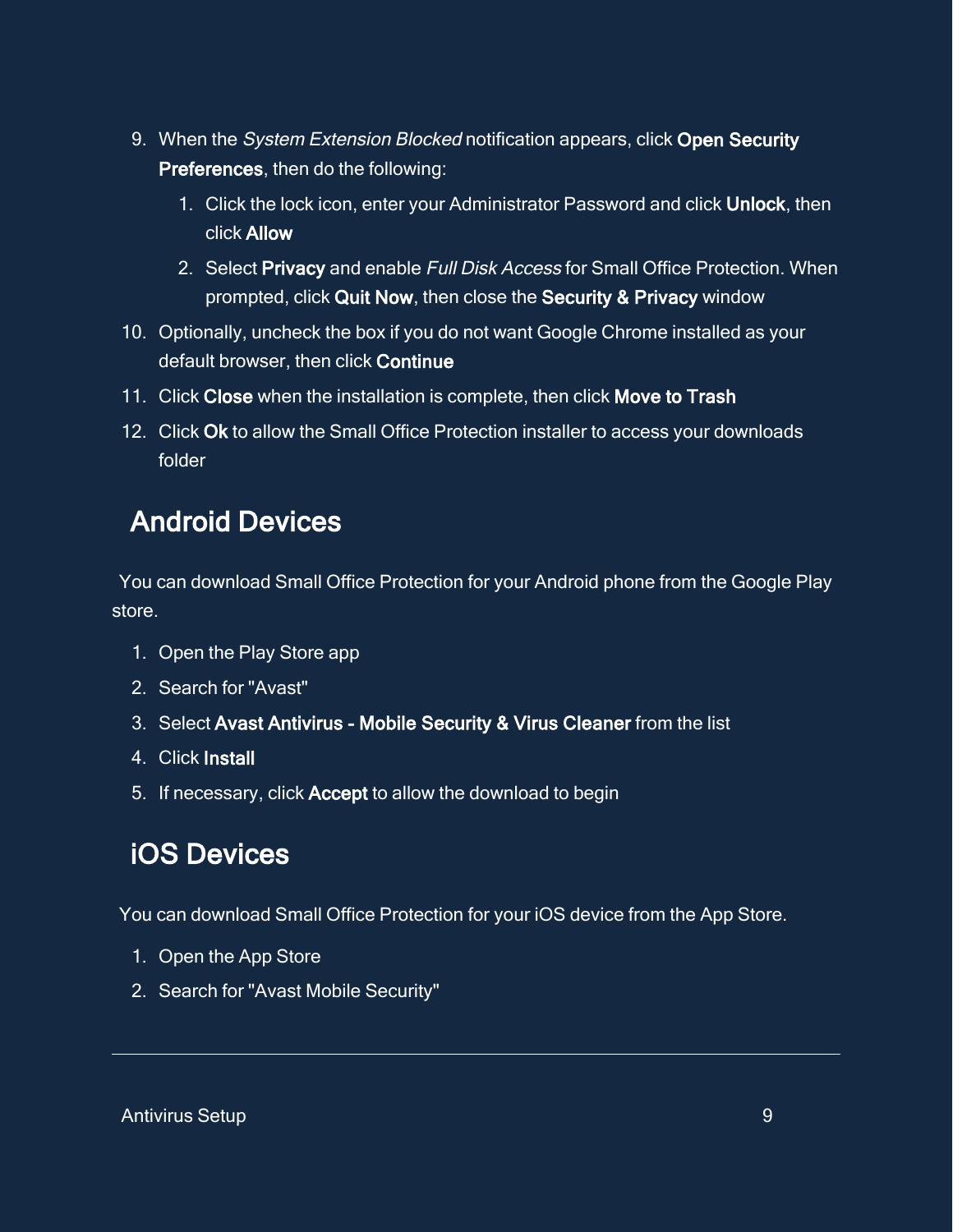- 3. Select Avast Security & Privacy from the list
- 4. Tap the download icon
- 5. Once the app is downloaded, tap Open
- <span id="page-9-0"></span>6. If prompted, tap Allow to give Avast Security & Privacy to send you notifications

## Activating Licenses on your Device

You can activate your Small Office Protection subscription after you have installed the program on your device(s). Your purchase of Small Office Protection should come with a subscription code you can use to activate your devices, which should also be tied to your Avast account. The number of devices you can activate depends on the subscription you purchased.

## <span id="page-9-1"></span>Windows Workstations

- 1. Open the Small Office Protection UI on the device
- 2. Click Menu
- 3. Click Enter activation code
- 4. Type in your activation code/wallet key, then click **Enter**
- <span id="page-9-2"></span>5. If necessary, confirm the details of your subscription and the involved components

## Android Devices

### <span id="page-9-3"></span>Activating with Activation Code

- 1. Tap the Avast Mobile Security icon on your device to open the app
- 2. Tap Menu ▸ Remove ads
- 3. Tap the three dots in the top right, then tap Already purchased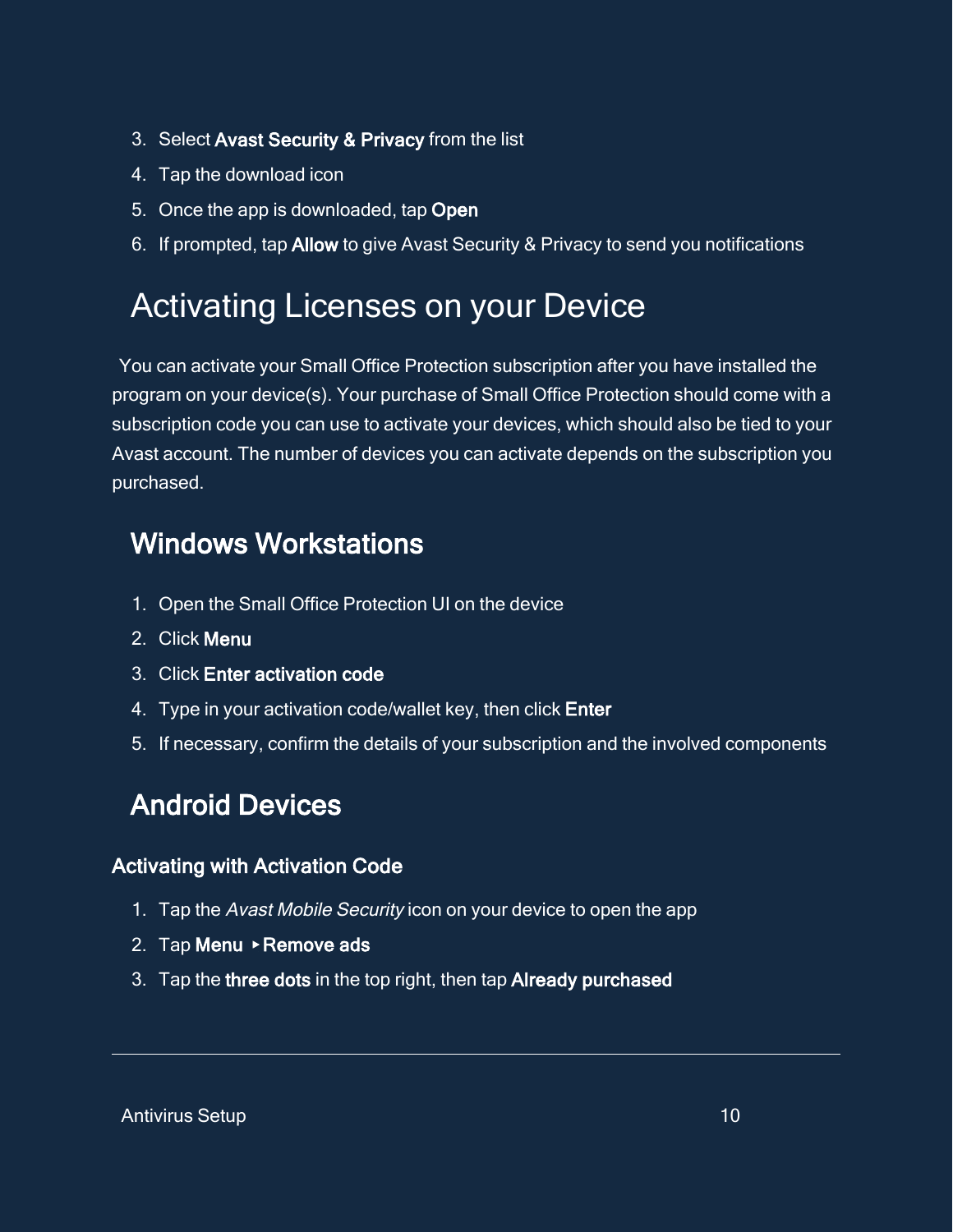- 4. Select Redeem an activation code
- 5. Type or paste your activation code into the text box, including hyphens
- <span id="page-10-0"></span>6. Tap Use This Code to complete activation

### Activating with Avast Account

- 1. Tap the Avast Mobile Security icon on your device to open the app
- 2. Tap Menu ▸ Remove ads
- 3. Tap the three dots in the top right, then tap Already purchased
- 4. Select Restore from Avast Account
- 5. Select Email
- 6. Enter your Avast Account credentials
- <span id="page-10-1"></span>7. Tap Log In Avast Account

## iOS Devices

- 1. Tap the Avast Security & Privacy icon on your device to open the app
- 2. Tap Upgrade
- 3. Tap Already purchased
- 4. Select Enter Avast subscription code
- 5. Type or paste your activation code into the text box, including hyphens
- 6. Tap Ok to complete activation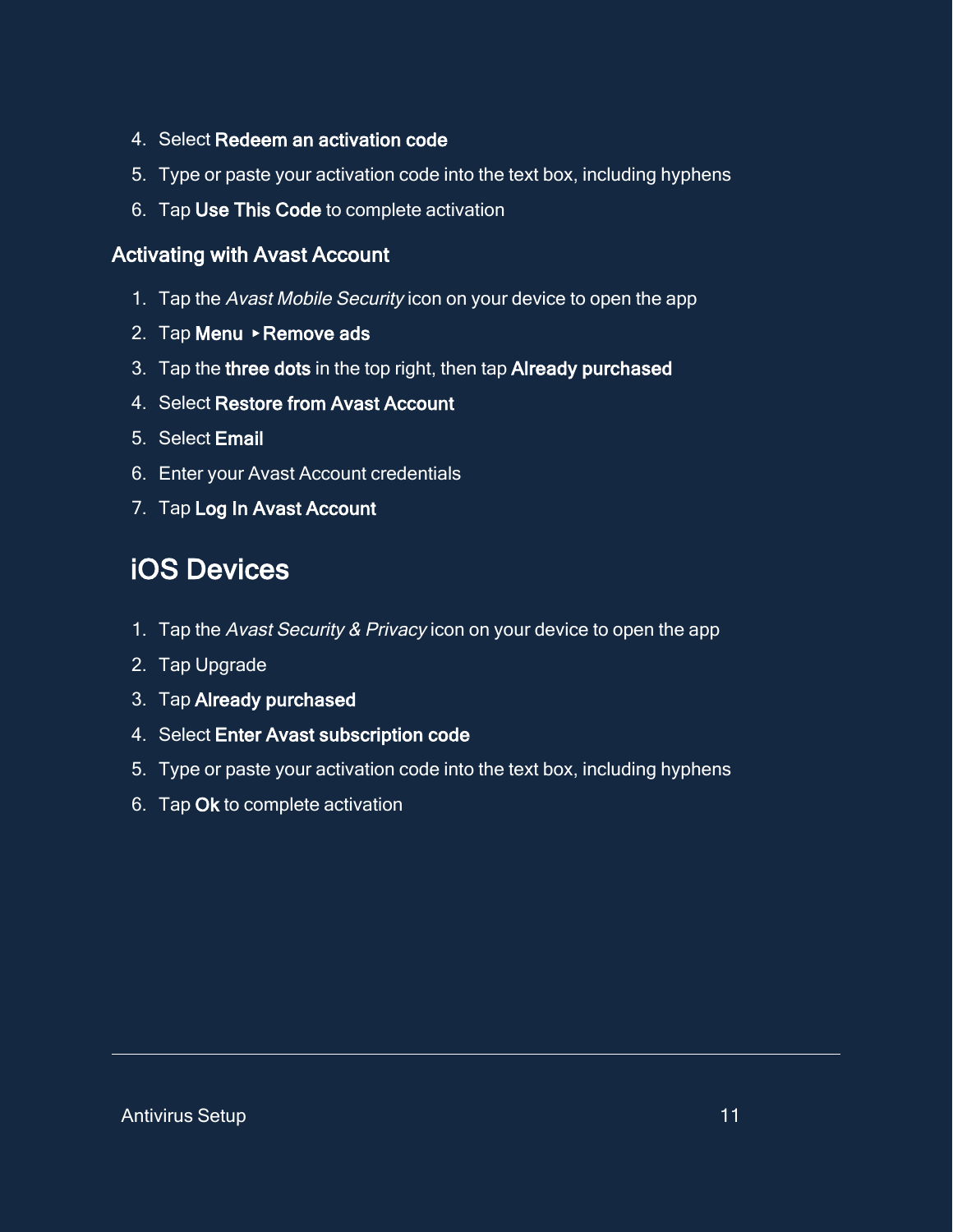## <span id="page-11-1"></span><span id="page-11-0"></span>Configuring Settings

## Settings Configuration and Components

<span id="page-11-2"></span>There are many components that come along with Small Office Protection, both for workstations and mobile devices.

## Components by Operating System

| <b>Component</b>             | Windows Workstations MacOS X |   | <b>Android</b> | <b>iOS</b> |
|------------------------------|------------------------------|---|----------------|------------|
| <b>File Shield</b>           | X                            | X |                |            |
| <b>Web Shield</b>            | X                            | X | X              |            |
| <b>Mail Shield</b>           | X                            | X |                |            |
| <b>Behavior Shield</b>       | X                            |   |                |            |
| <b>Ransomware Shield</b>     | X                            | X |                |            |
| <b>Remote Access Shield</b>  | X                            |   |                |            |
| <b>Wi-Filnspector</b>        | X                            | X |                |            |
| <b>Real Site</b>             | X                            |   |                |            |
| <b>Firewall</b>              | X                            |   |                |            |
| <b>Sandbox</b>               | X                            |   |                |            |
| <b>Exchange</b>              |                              |   |                |            |
| <b>Sharepoint</b>            |                              |   |                |            |
| <b>Webcam Shield</b>         | X                            |   |                |            |
| <b>Sensitive Data Shield</b> | X                            |   |                |            |
| <b>SecureLine VPN</b>        |                              |   |                |            |
| <b>Data Shredder</b>         | X                            |   |                |            |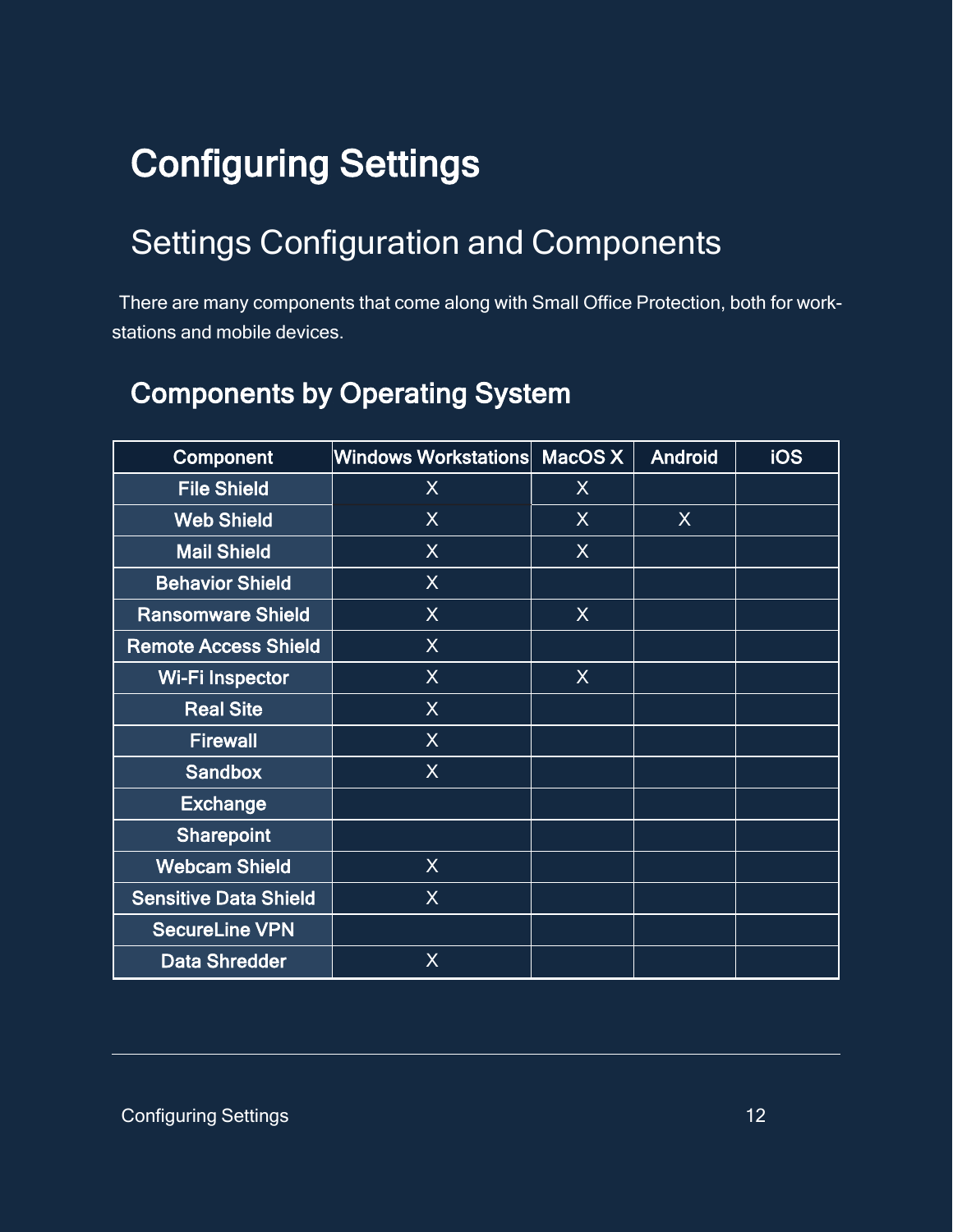| Component                  | Windows Workstations | MacOS X | <b>Android</b>          | <b>iOS</b>              |
|----------------------------|----------------------|---------|-------------------------|-------------------------|
| <b>Passwords</b>           | $\overline{X}$       |         |                         |                         |
| <b>Password Protection</b> | $\overline{X}$       |         |                         |                         |
| <b>Software Updater</b>    | $\sf X$              |         |                         |                         |
| <b>Browser Cleanup</b>     | $\overline{X}$       |         |                         |                         |
| <b>Do Not Disturb Mode</b> | $\sf X$              |         |                         |                         |
| <b>Rescue Disk</b>         | $\overline{X}$       |         |                         |                         |
| <b>File Scanner</b>        |                      |         | $\sf X$                 |                         |
| <b>Photo Vault</b>         |                      |         | $\sf X$                 | $\sf X$                 |
| <b>Identity Protection</b> |                      |         |                         | $\overline{X}$          |
| <b>App Lock</b>            |                      |         | $\sf X$                 |                         |
| <b>Anti-Theft</b>          |                      |         | $\sf X$                 |                         |
| <b>Camera Trap</b>         |                      |         | $\overline{\mathsf{X}}$ |                         |
| <b>Last Known Location</b> |                      |         | $\sf X$                 |                         |
| <b>SIM Security</b>        |                      |         | $\sf X$                 |                         |
| <b>Call Blocker</b>        |                      |         | $\overline{X}$          |                         |
| <b>Power Save</b>          |                      |         | $\mathsf{X}$            |                         |
| <b>RAM Boost</b>           |                      |         | $\overline{\mathsf{X}}$ |                         |
| <b>Junk Cleaner</b>        |                      |         | $\overline{X}$          |                         |
| Wi-Fi Speed Test           |                      |         | $\sf X$                 |                         |
| <b>Wi-Fi Security</b>      |                      |         | $\sf X$                 | X                       |
| <b>App Insights</b>        |                      |         | $\sf X$                 |                         |
| <b>VPN Standalone App</b>  |                      |         | $\sf X$                 | $\overline{\mathsf{X}}$ |

## <span id="page-12-0"></span>Enabling and Disabling Components

Many of the shields and tools available in Small Office Protection can be enabled or disabled on the device. This is especially useful if you are trying to install only a few of the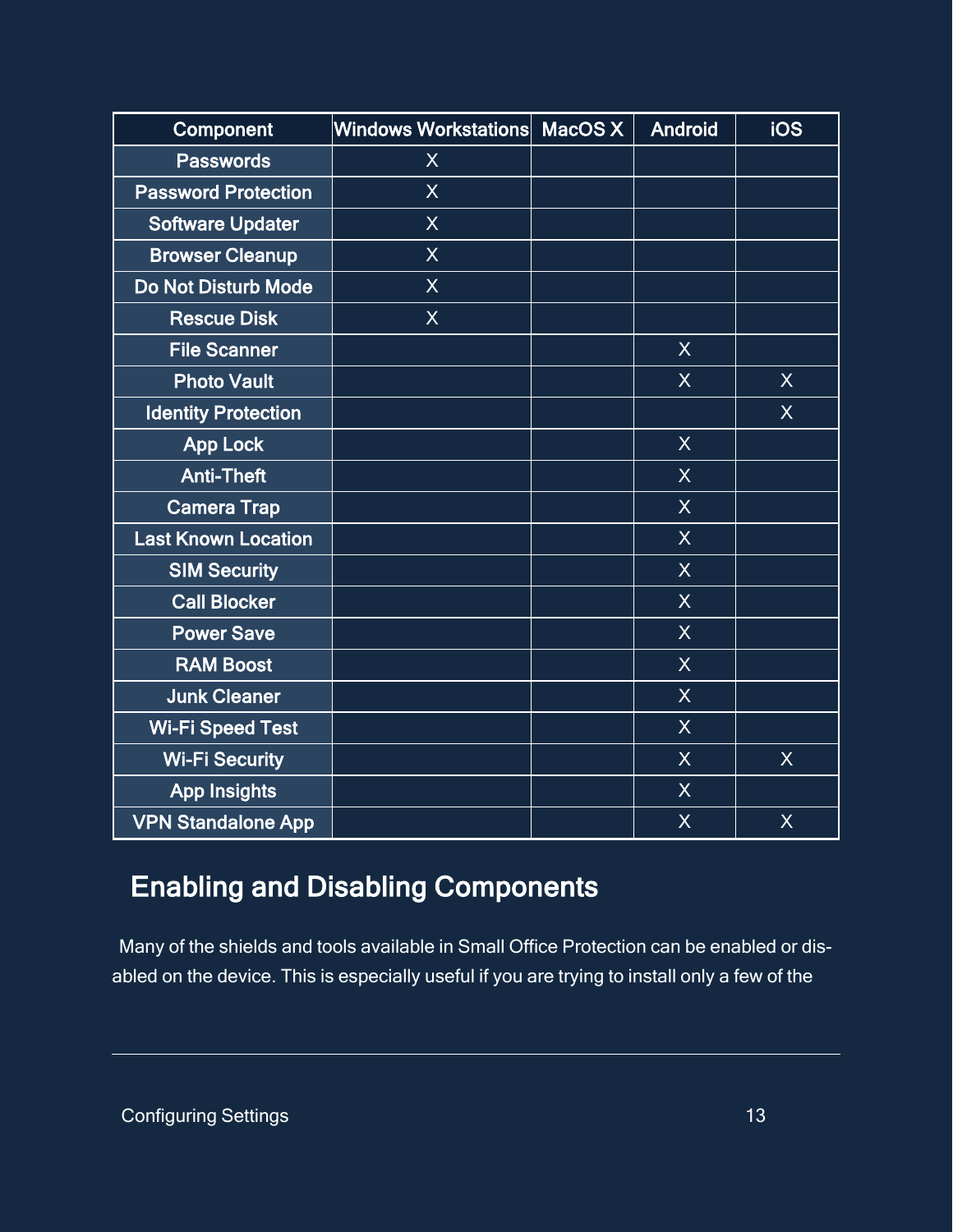components on a server, or just keeping your number of tools to a minimum. Some tools, however, can only be installed or uninstalled entirely, such as Sandbox and Rescue Disk.

- 1. Open the Small Office Protection client UI
- 2. Click on the proper tab for the component you are trying to enable or disable:
	- Protection: File Shield, Web Shield, Mail Shield, Behavior Shield, Sandbox, Wi-Fi Inspector, Real Site, Firewall
	- Privacy: Passwords, Anti-Spam, Data Shredder, Webcam Shield
	- Performance: Software Updater
- 3. Click on the button for the component
- 4. Beside the component you want to alter, do one of the following:
	- To enable the component, move the slider to On
	- To disable the component, move the slider to Off
- <span id="page-13-0"></span>5. If required, confirm your choice

#### Installing and Uninstalling Components

Most Active Protection features are installed with Small Office Protection, but these components can be uninstalled and reinstalled as needed via the Troubleshooting menu. MacOS X protection components cannot be installed or uninstalled but can be turned off.

- 1. Open the Small Office Protection client UI
- 2. Navigate to Menu ▸ Settings ▸ General ▸ Troubleshooting
- 3. Click Add/Modify Components
- 4. Beside the components you want to alter, do one of the following:
	- If the component is not yet installed, check the box beside it
	- If the component is already installed, uncheck the box beside it
- 5. Click Change to confirm once you are finished making your edits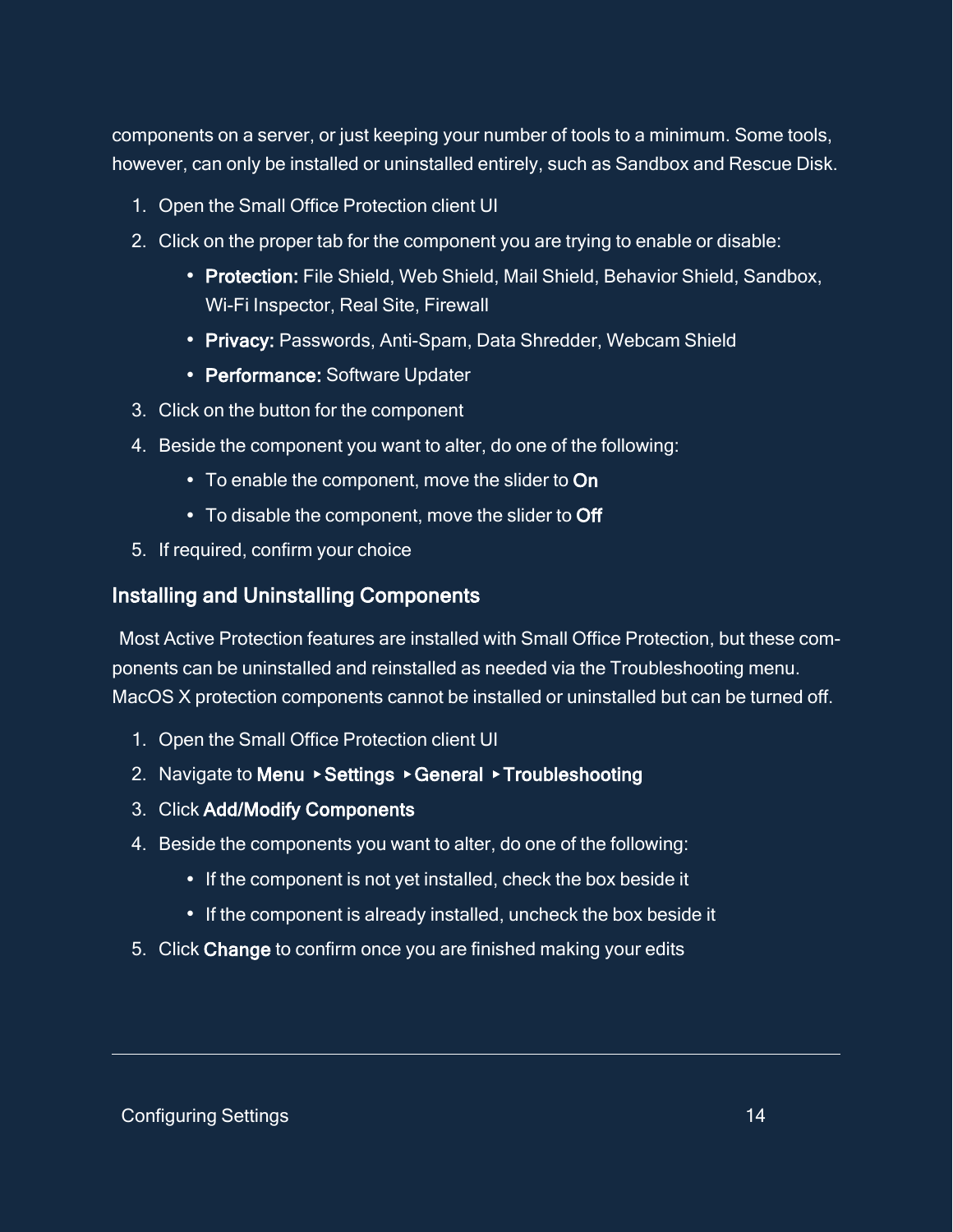<span id="page-14-0"></span>For more details on configuring the various components available in the settings of Small Office Protection, see [Configuring Settings in Small Office Protection](https://businesshelp.avast.com/Content/ArticleLists/AfB_Antivirus/ConfiguringSettings.htm).

## <span id="page-14-1"></span>Configuring Exclusions

## **Wildcards**

Many of the Shields and other components included in Small Office Protection, as well as the main Antivirus itself, enable you to configure exclusions or block specific paths. Wildcards help when you do not know the exact file path or file name of files you want to include or exclude, or if you want to indicate multiple files in one path. Not all file paths allow the use of wildcards.

| Character        | <b>Meaning</b>                                                       |
|------------------|----------------------------------------------------------------------|
|                  | Replaces a single character                                          |
| $\boldsymbol{?}$ | <b>For example:</b> ab?.html matches the files abc.html, abd.html,   |
|                  | abe.html, etc. It will not match the file abc.htm.                   |
|                  | Replaces zero or more characters                                     |
| $\star$          | <b>For example:</b> *mtl matches the files abc.html and d.html. *txt |
|                  | matches the files abc.txt, x.txt, and xyztxt.                        |

## <span id="page-14-2"></span>**Exclusions**

You can configure exclusions that will propagate across all of the various Shields and components of Small Office Protection in the *Exceptions* tab of the Settings ▶ General page.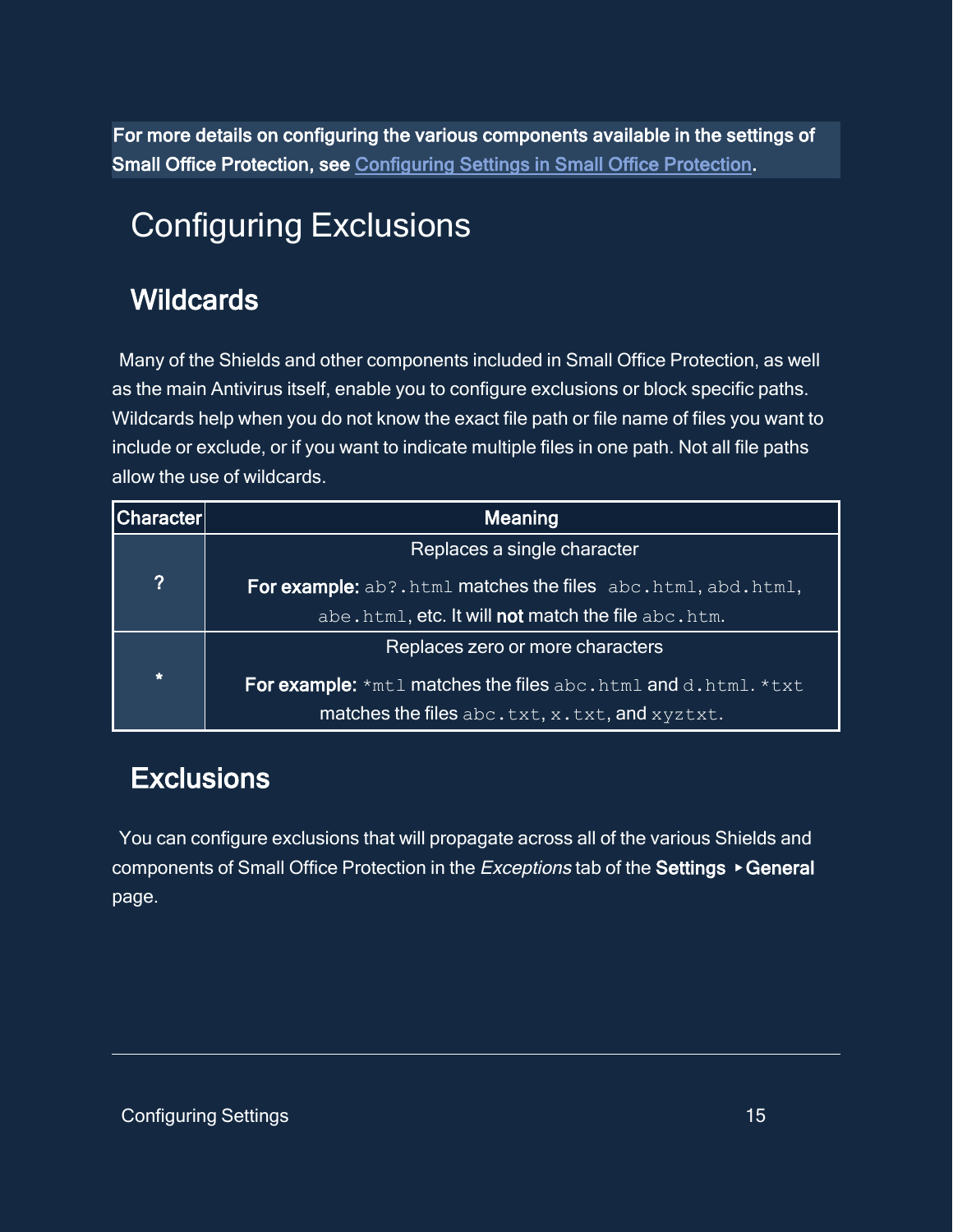## <span id="page-15-0"></span>**Adding Exceptions**

- 1. Open the Small Office Protection client UI
- 2. Click Menu in the top-right, then Settings
- 3. In the General ▸ Exceptions section, click Add Exception, then do one of the following:
	- Enter or browse to a file path you would like to exclude
	- Enter or browse to a folder path you would like to exclude
	- Enter a URL you would like to exclude
- <span id="page-15-1"></span>4. Click Add Exception when you are finished

## Configuring Automatic Updates

<span id="page-15-2"></span>You can automatically update the virus definitions and Small Office Protection program version on your device(s) when new updates are available. You can also set your device (s) to update manually. For more information, see Updating Small Office [Protection.](https://businesshelp.avast.com/Content/Products/AfB_Antivirus/AntivirusManagement/UpdatingAvastBusinessAntivirus.htm)

## Configuring Automatic Updates

- 1. Click Menu in the top-right of the UI
- 2. Click Settings
- 3. In the *General* section, navigate to the **Update** tab
- 4. Beside the two Check for Updates buttons, click More options
- 5. Select Automatic Update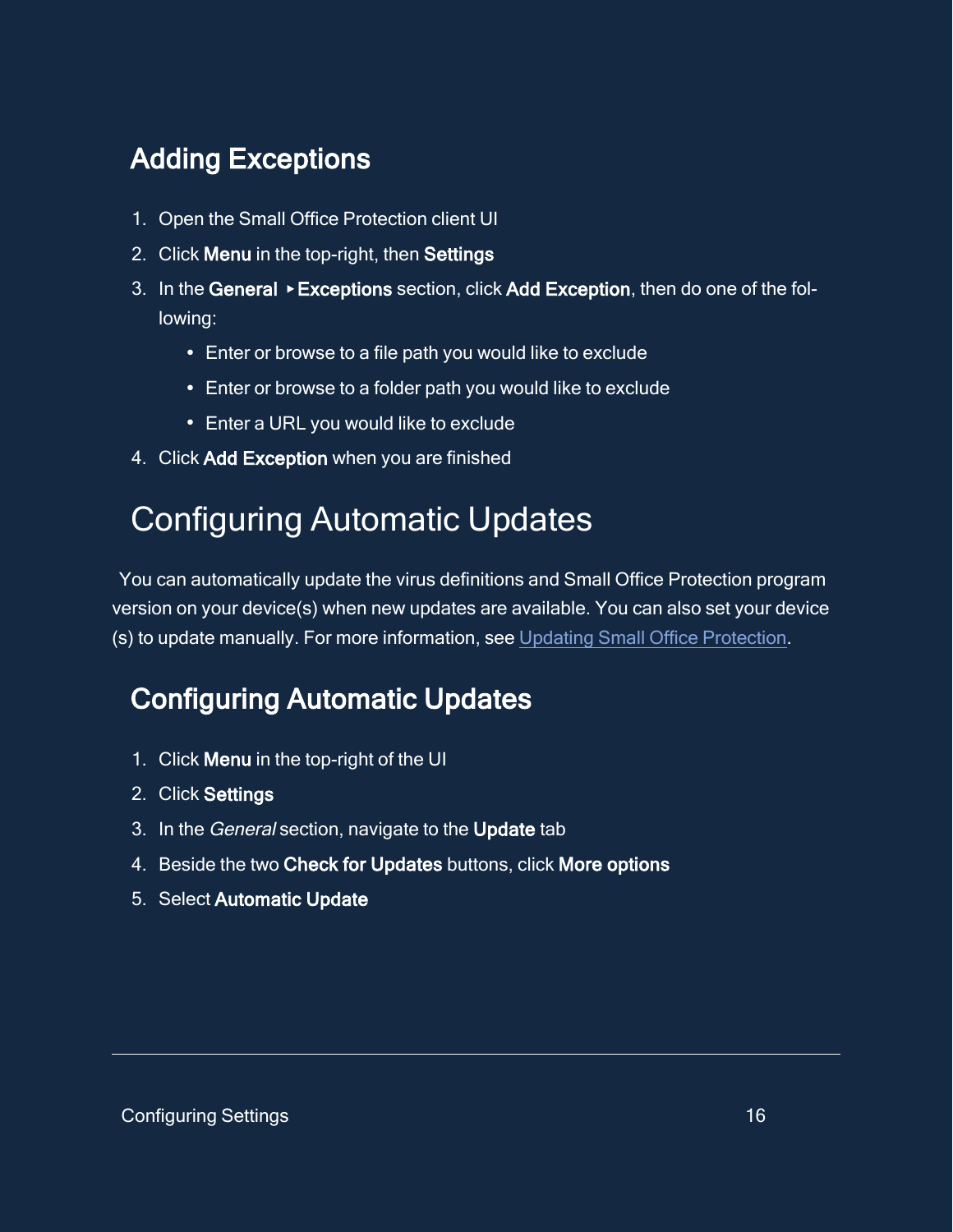## <span id="page-16-1"></span><span id="page-16-0"></span>Creating and Configuring Scans

## Windows Workstations

You can configure the types of files and programs that are scanned by Small Office Protection in the Virus Scans settings. Therefore, the main details for what will be scanned are configured in the scan settings, while exclusions are configured in the General section.

## <span id="page-16-2"></span>Types of Scans

- Full Virus Scan–Run an in-depth scan of your system, checking all hard drives, rootkits, and auto-start programs
- Targeted Scan–Scans only the folders you select when you initiate the scan
- Explorer Scan–Performs a scan of folders or drives that you specify, but is only available in the Windows context menu when you right-click on a file, folder, or drive
- Boot-time Scan (MS Windows only)–Runs a scan when the device boots up

You can access the settings for the various scan types by clicking Menu ▸ Settings, then navigating to Protection ▸ Virus Scans.

### <span id="page-16-4"></span><span id="page-16-3"></span>Customizing Full Virus Scans

#### **Sensitivity**

You can determine the sensitivity of the scan by adjusting the scan sensitivity settings. The higher the sensitivity, the higher the protection and potential for false positive malware detections. Reducing the sensitivity reduces the chance of false positive detections, but may also reduce the effectiveness of the scans. Scan sensitivity can be adjusted to Medium, High, or Low sensitivity by dragging the slider.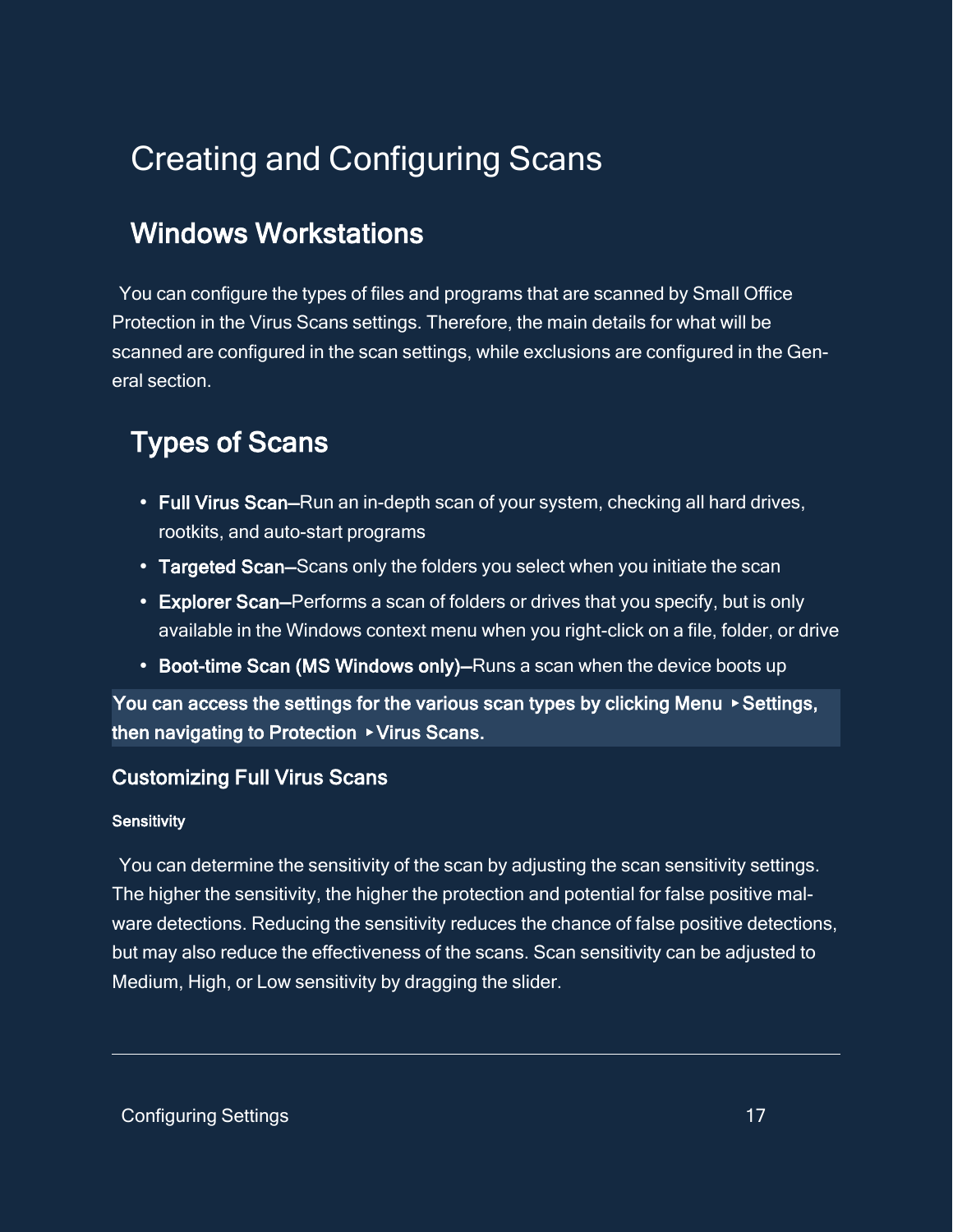Scan for potentially unwanted programs (PUPs): enables Avast to scan for programs that are stealthily downloaded with other programs and can perform unwanted activity

Follow links during scan: enables Avast to scan other files used by the files being scanned for potentially harmful content

Test whole files (very slow for big files): enables Avast to scan entire files rather than only the parts typically affected by malicious code

Scan priority: determines how many resources can be utilized by Avast during the scan. Higher priority means a faster scan, but may slow down other processes on the device

#### <span id="page-17-0"></span>Scan Areas

Select or tick the boxes beside the listed areas to include them in your scan. The main area options are:

- All harddisks: enables Avast to scan all hard drives on your PC
- System drive: the options in this section apply to data that is stored on physical devices such as hard drives and USB sticks

The following options for scanning will be applied to the area specified above.

All removable media: enables Avast to scan applications that launch automatically when you insert a USB or other removable device into your PC

Rootkits: enables Avast to scan for hidden threats in the system

UEFI BIOS: enables Avast to scan the main firmware interfaces during boot-up

CD-ROM & DVD drives: enables Avast to scan CD and DVD drives for malicious content

Modules loaded in memory: enables Avast to scan applications and processes that launch after system startup or run in the background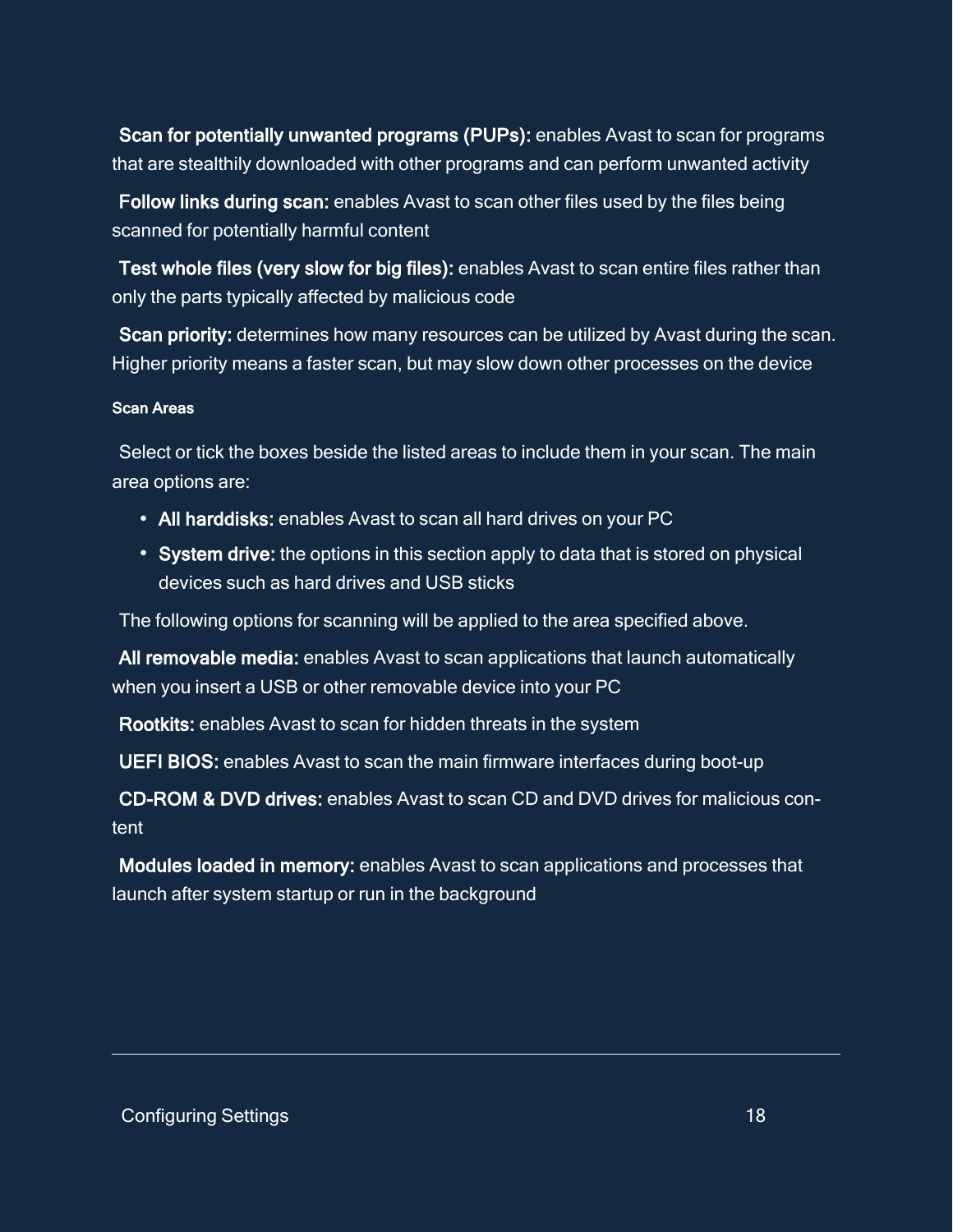#### <span id="page-18-0"></span>Packers and Archives

In the Packers and Archives section you can specify the compressed file types that you want Avast to unpack during the scan.

- Scan only common installers: scans the contents of executable files utilized when installing applications
- Scan all archives: scans all archive file contents, which may slow down the scan considerably
- <span id="page-18-1"></span>• Don't scan archives: disables Avast from scanning archive files

#### File Types

Specify the file types that are prioritized when scanning your PC for malware:

- Content based types (slow): scans files that are typically most vulnerable to malware attacks
- Name extension based types (fast): scans files with only risky extensions, such as .exe, .com, .bat
- Scan all files (very slow): scans all files on your PC for malware

Perform automatic actions during this scan: enable this option and define the automatic action when an infected file is found:

- Fix automatically: enables Avast to repair the infected file. If repair is not possible, the file is moved to the Virus Chest, and if that fails the file is deleted
- Move file to Virus Chest: the infected file will not be repaired automatically, but will be moved to the Virus Chest
- Delete File: Avast will not try to repair the infected file or move it to the Virus Chest, instead the file will be deleted automatically

Shut down computer after scan finishes: enables Avast to shut down your computer after the scan completes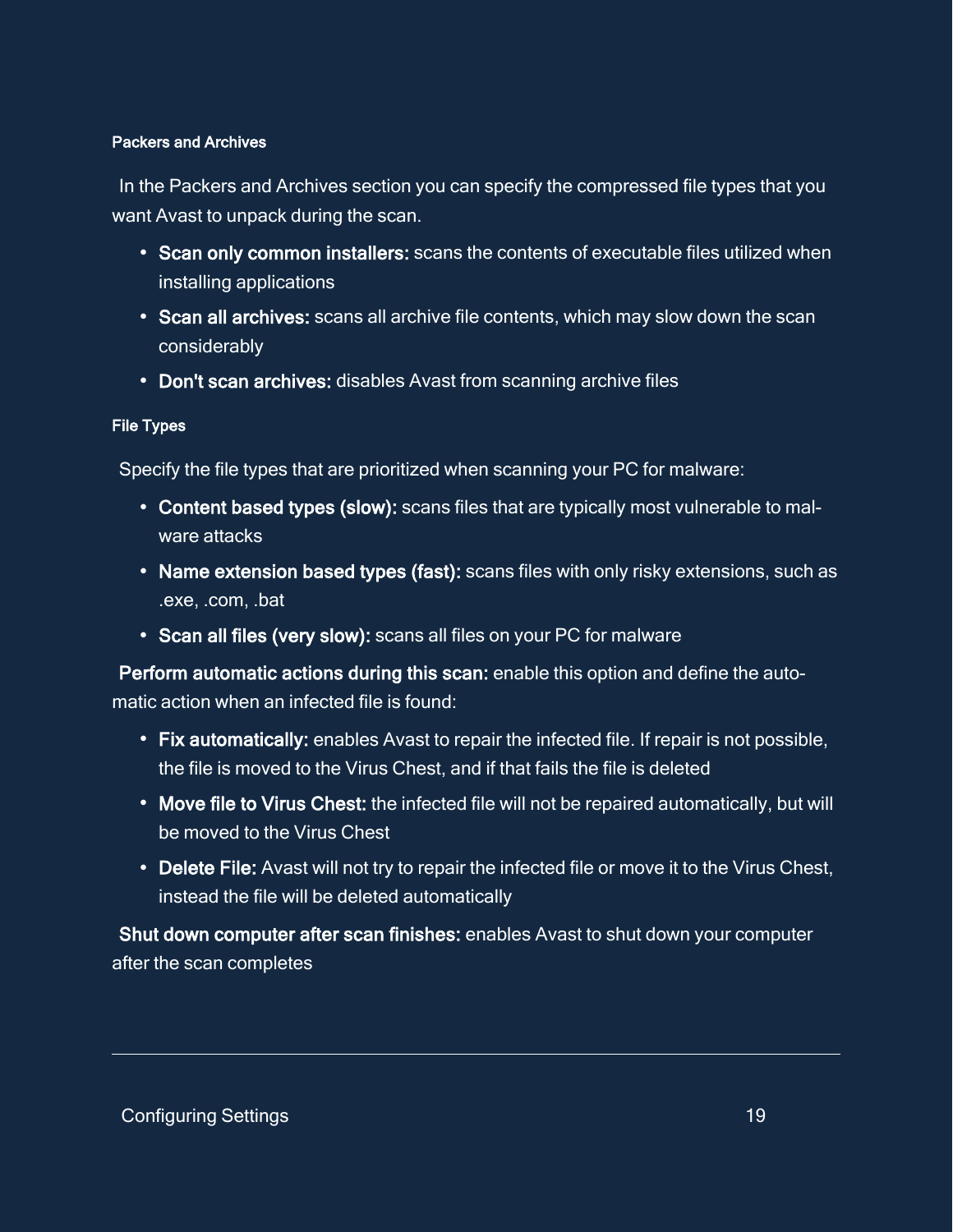Generate report file: enables Avast to create and store a report file automatically. The report file location is listed beneath this option.

#### <span id="page-19-0"></span>**Exceptions**

Although it is not recommended to exclude any files or folders from a scan, you can define certain exceptions to temporarily exclude particular files or folders from a scan for troubleshooting purposes. At the bottom of the scan settings page, click View exceptions. From there you can follow the steps in [Configuring Exclusions](../../../../../../Content/PDF_Guide/AFB_Unmanaged/ConfigExclusions.htm).

#### <span id="page-19-2"></span><span id="page-19-1"></span>Customizing Targeted Scans

#### **Sensitivity**

You can determine the sensitivity of the scan by adjusting the scan sensitivity settings. The higher the sensitivity, the higher the protection and potential for false positive malware detections. Reducing the sensitivity reduces the chance of false positive detections, but may also reduce the effectiveness of the scans. Scan sensitivity can be adjusted to Medium, High, or Low sensitivity by dragging the slider.

Scan for potentially unwanted programs (PUPs): enables Avast to scan for programs that are stealthily downloaded with other programs and can perform unwanted activity

Follow links during scan: enables Avast to scan other files used by the files being scanned for potentially harmful content

Test whole files (very slow for big files): enables Avast to scan entire files rather than only the parts typically affected by malicious code

Scan priority: determines how many resources can be utilized by Avast during the scan. Higher priority means a faster scan, but may slow down other processes on the device

#### <span id="page-19-3"></span>Packers and Archives

In the Packers and Archives section you can specify the compressed file types that you want Avast to unpack during the scan.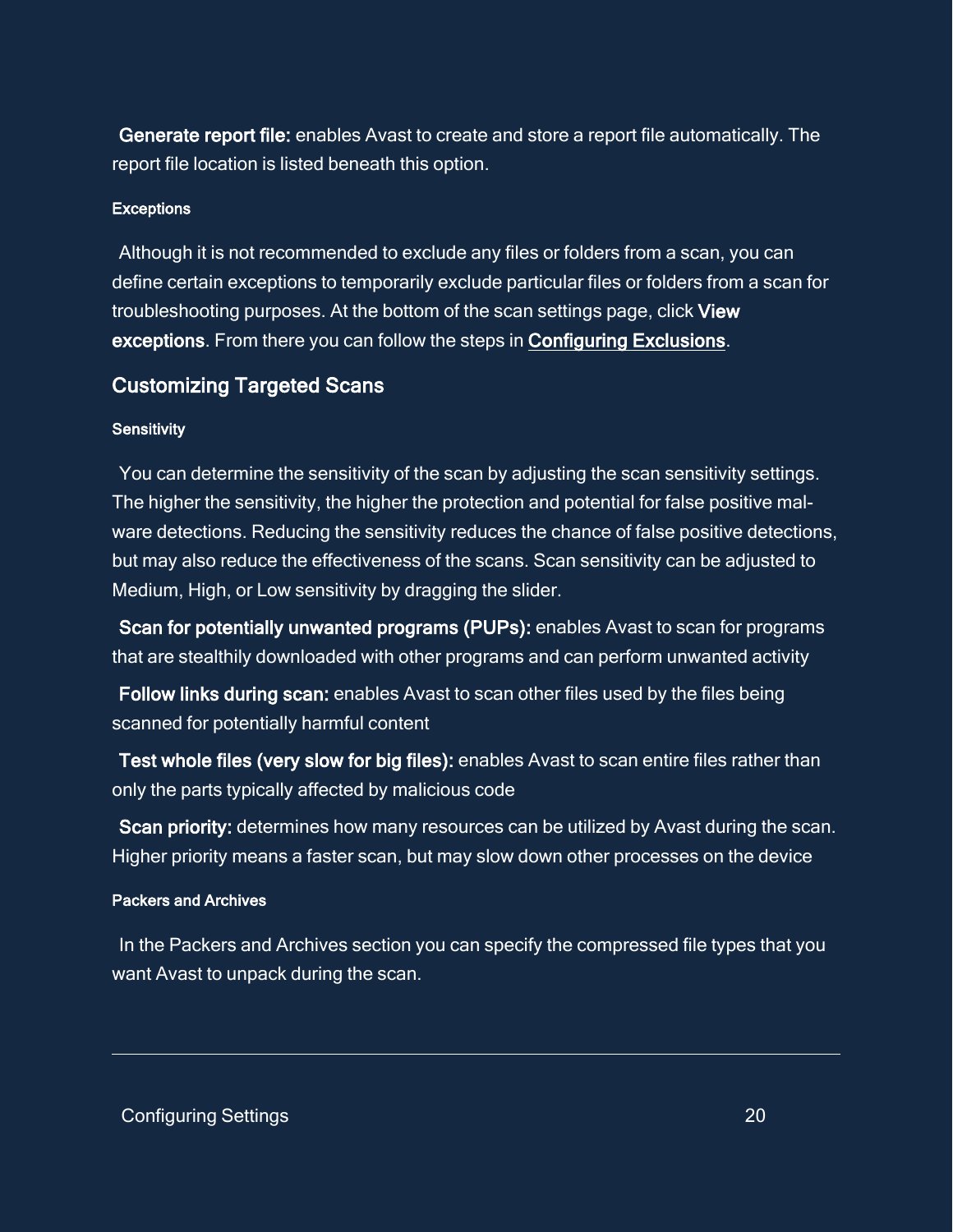- Scan only common installers: scans the contents of executable files utilized when installing applications
- Scan all archives: scans all archive file contents, which may slow down the scan considerably
- <span id="page-20-0"></span>• Don't scan archives: disables Avast from scanning archive files

#### File Types

Specify the file types that are prioritized when scanning your PC for malware:

- Content based types (slow): scans files that are typically most vulnerable to malware attacks
- Name extension based types (fast): scans files with only risky extensions, such as .exe, .com, .bat
- Scan all files (very slow): scans all files on your PC for malware

Perform automatic actions during this scan: enable this option and define the automatic action when an infected file is found:

- Fix automatically: enables Avast to repair the infected file. If repair is not possible, the file is moved to the Virus Chest, and if that fails the file is deleted
- Move file to Virus Chest: the infected file will not be repaired automatically, but will be moved to the Virus Chest
- Delete File: Avast will not try to repair the infected file or move it to the Virus Chest, instead the file will be deleted automatically

Shut down computer after scan finishes: enables Avast to shut down your computer after the scan completes

Generate report file: enables Avast to create and store a report file automatically. The report file location is listed beneath this option.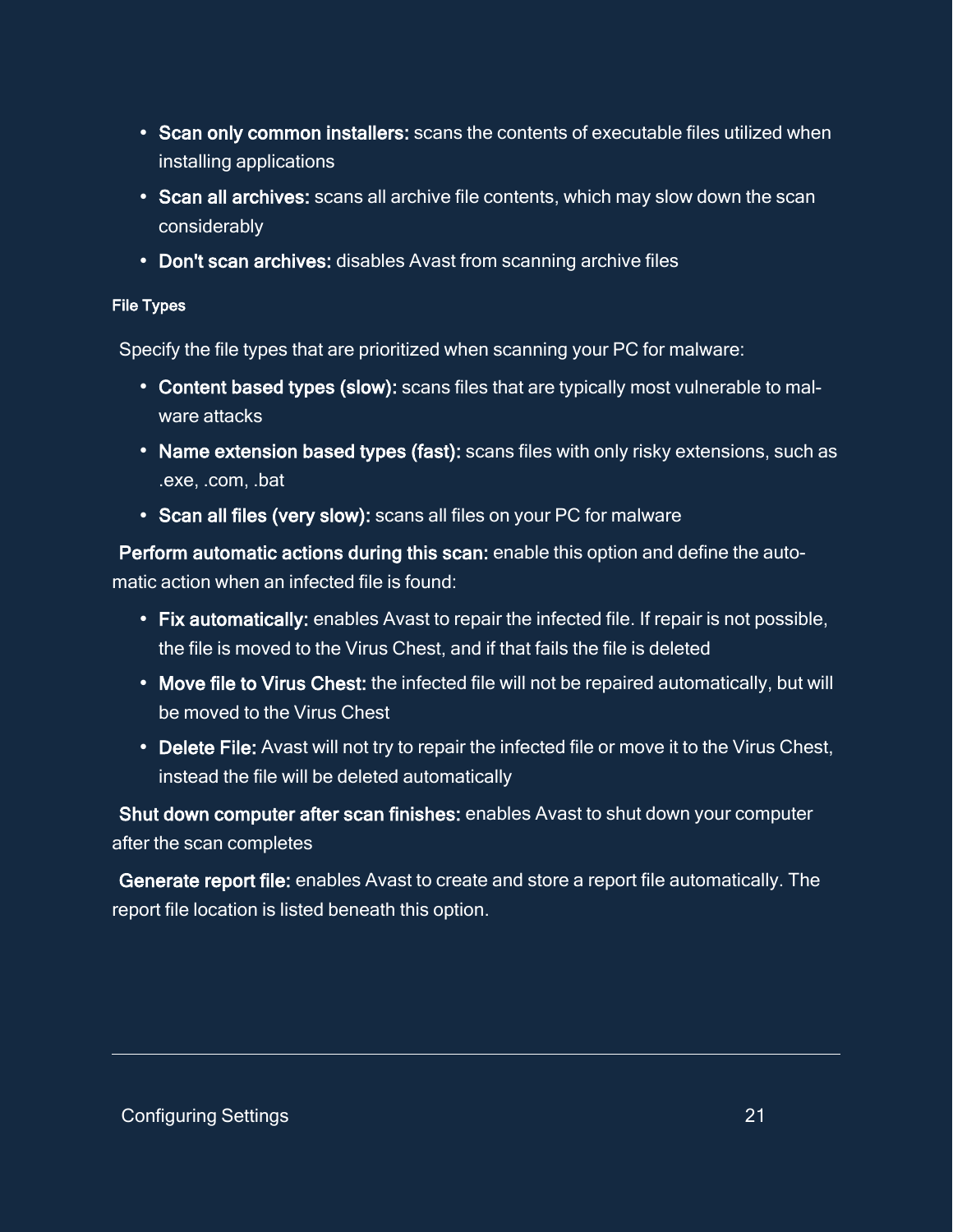### <span id="page-21-1"></span><span id="page-21-0"></span>Customizing Explorer Scans

#### **Sensitivity**

You can determine the sensitivity of the scan by adjusting the scan sensitivity settings. The higher the sensitivity, the higher the protection and potential for false positive malware detections. Reducing the sensitivity reduces the chance of false positive detections, but may also reduce the effectiveness of the scans. Scan sensitivity can be adjusted to Medium, High, or Low sensitivity by dragging the slider.

Scan for potentially unwanted programs (PUPs): enables Avast to scan for programs that are stealthily downloaded with other programs and can perform unwanted activity

Follow links during scan: enables Avast to scan other files used by the files being scanned for potentially harmful content

Test whole files (very slow for big files): enables Avast to scan entire files rather than only the parts typically affected by malicious code

Scan priority: determines how many resources can be utilized by Avast during the scan. Higher priority means a faster scan, but may slow down other processes on the device

#### <span id="page-21-2"></span>Packers and Archives

In the Packers and Archives section you can specify the compressed file types that you want Avast to unpack during the scan.

- Scan only common installers: scans the contents of executable files utilized when installing applications
- Scan all archives: scans all archive file contents, which may slow down the scan considerably
- <span id="page-21-3"></span>• Don't scan archives: disables Avast from scanning archive files

#### File Types

Specify the file types that are prioritized when scanning your PC for malware: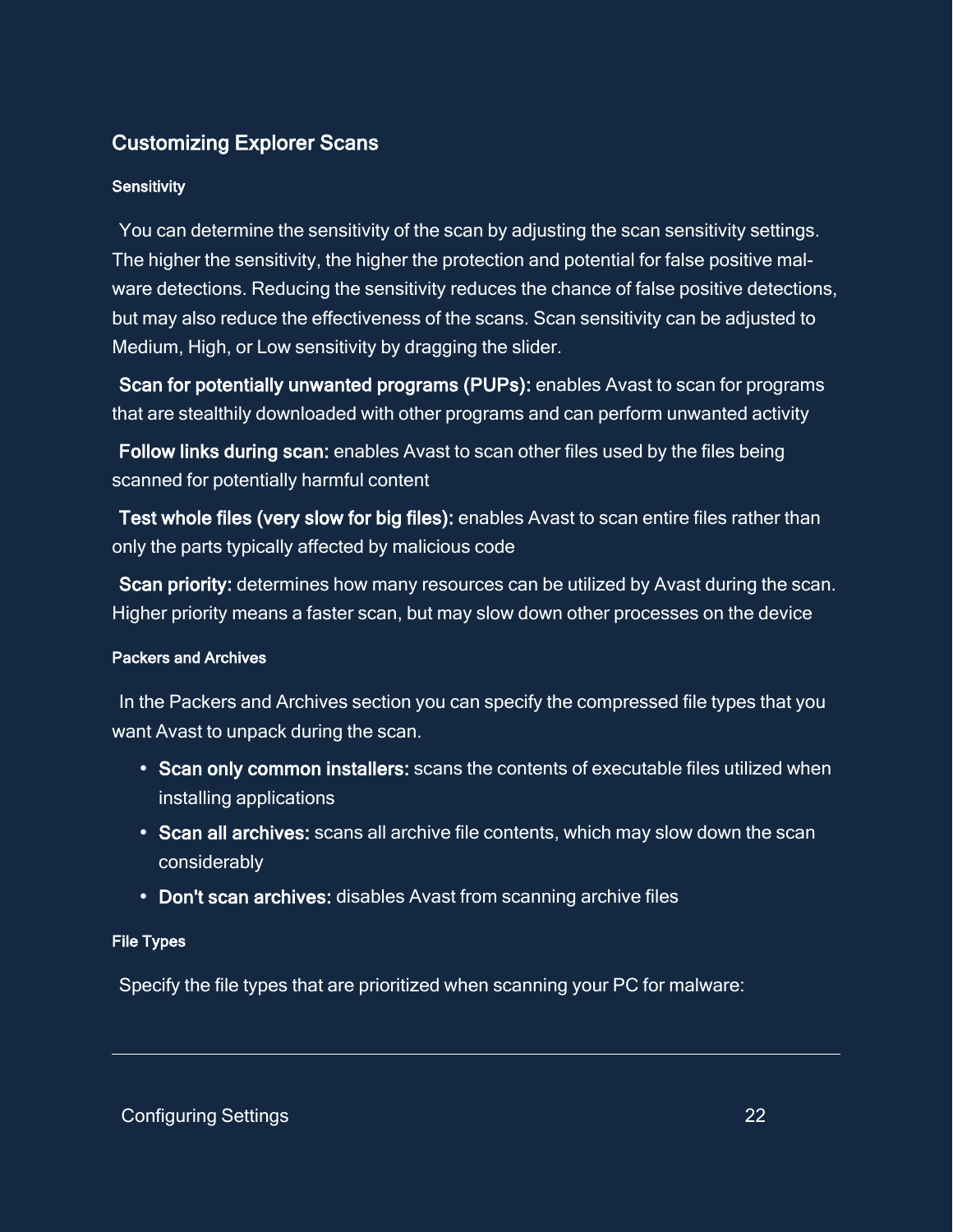- Content based types (slow): scans files that are typically most vulnerable to malware attacks
- Name extension based types (fast): scans files with only risky extensions, such as .exe, .com, .bat
- Scan all files (very slow): scans all files on your PC for malware

Perform automatic actions during this scan: enable this option and define the automatic action when an infected file is found:

- Fix automatically: enables Avast to repair the infected file. If repair is not possible, the file is moved to the Virus Chest, and if that fails the file is deleted
- Move file to Virus Chest: the infected file will not be repaired automatically, but will be moved to the Virus Chest
- Delete File: Avast will not try to repair the infected file or move it to the Virus Chest, instead the file will be deleted automatically

Shut down computer after scan finishes: enables Avast to shut down your computer after the scan completes

Generate report file: enables Avast to create and store a report file automatically. The report file location is listed beneath this option.

### <span id="page-22-1"></span><span id="page-22-0"></span>Customizing Boot-time Scans

#### **Sensitivity**

You can determine the sensitivity of the scan by adjusting the scan sensitivity settings. The higher the sensitivity, the higher the protection and potential for false positive malware detections. Reducing the sensitivity reduces the chance of false positive detections, but may also reduce the effectiveness of the scans. Scan sensitivity can be adjusted to Medium, High, or Low sensitivity by dragging the slider.

Scan for potentially unwanted programs (PUPs): enables Avast to scan for programs that are stealthily downloaded with other programs and can perform unwanted activity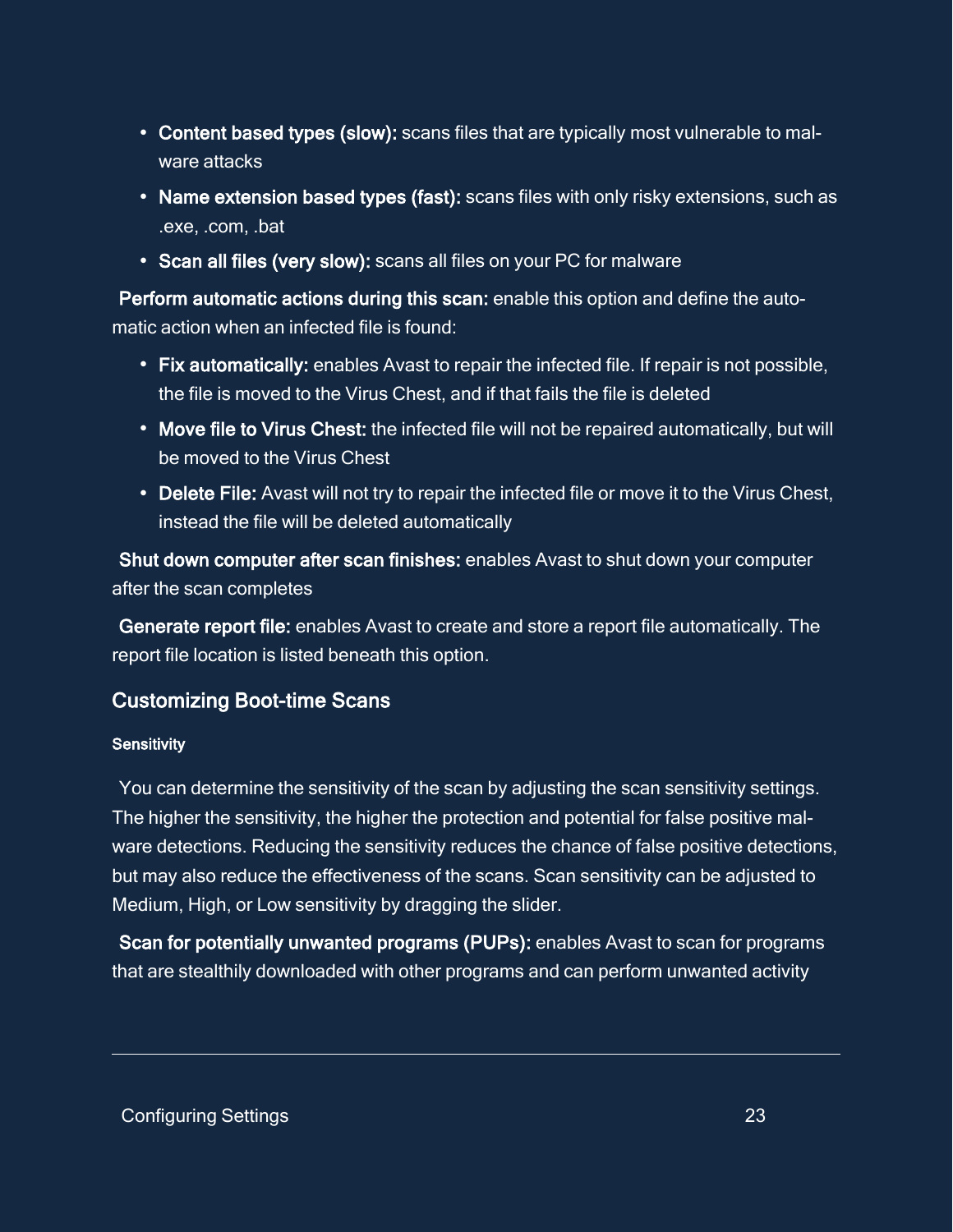Unpack archive files: enables Avast to extract ('unpack') files and folders from archives for scanning

#### <span id="page-23-0"></span>Scan Areas

Select or tick the boxes beside the listed areas to include them in your scan. The main area options are:

- All harddisks: enables Avast to scan all hard drives on your PC
- System drive: the options in this section apply to data that is stored on physical devices such as hard drives and USB sticks

The following options for scanning will be applied to the area specified above.

Auto start programs: enables Avast to check all auto-start programs

Perform automatic actions during this scan: enable this option and define the automatic action when an infected file is found:

- Fix automatically: enables Avast to repair the infected file. If repair is not possible, the file is moved to the Virus Chest, and if that fails the file is deleted
- Move file to Virus Chest: the infected file will not be repaired automatically, but will be moved to the Virus Chest
- <span id="page-23-1"></span>• Delete File: Avast will not try to repair the infected file or move it to the Virus Chest, instead the file will be deleted automatically

## Android Devices

The Scan option enables you to scan all applications installed on your device and informs you about security risks caused by changes in default Android settings. The virus definitions used by the scan are updated automatically.

- 1. Tap the Avast Mobile Security icon on your device to open the app
- 2. Tap Scan on the main screen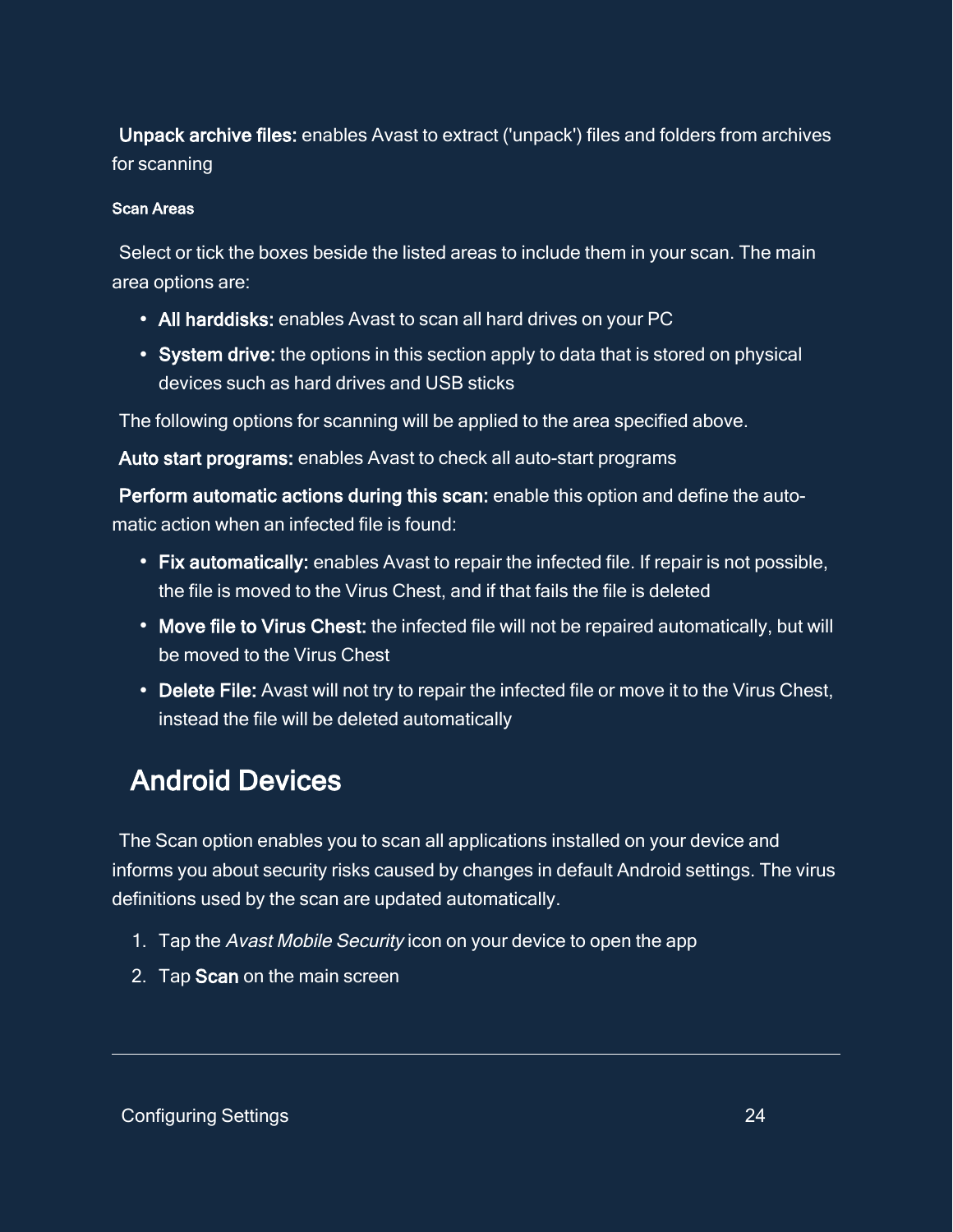Once the scan finishes, the app either displays that everything is fine or lists the found issues and offers possibilities to resolve them. You can tap Resolve or Enable if these actions are available.

### <span id="page-24-0"></span>Scan of Internal Memory

By default, the scan of Internal Memory is turned off. If you would like your device's internal storage to be included in the scans, you can turn it on in the Settings.

- 1. Tap the Avast Mobile Security icon on your device to open the app
- 2. Tap Menu ▸ Settings
- 3. Tap Protection
- <span id="page-24-1"></span>4. Click the slider to enable Internal storage scanning

## iOS Devices

The Scan option enables you to scan all applications installed on your device and informs you about security risks caused by changes in default iOS settings. The virus definitions used by the scan are updated automatically.

- 1. Tap the Avast Security & Privacy icon on your device to open the app
- 2. Tap Scan on the main screen

Once the scan finishes, the app either displays that everything is fine or lists the found issues and offers possibilities to resolve them. You can tap Resolve or Enable if these actions are available.

There are many more features and options available in Small Office Protection. For more information, please see our Knowledge Base at <https://businesshelp.avast.com/>.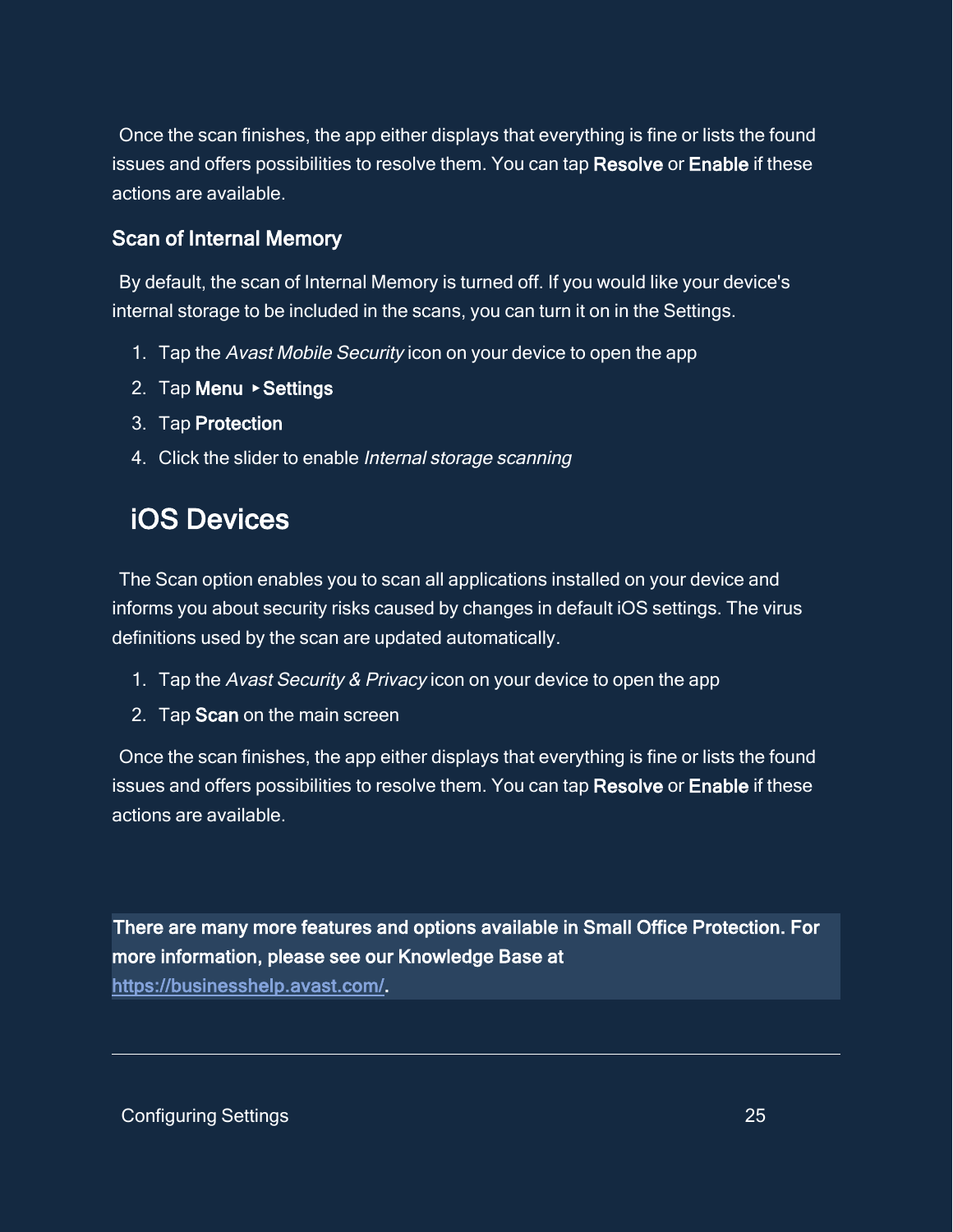## <span id="page-25-0"></span>**Glossary**

### A

### Anti-spam

Antivirus component designed to scan outgoing and incoming emails for threats.

### **Antivirus**

A service which keeps devices safe from viruses and other threats. Requires regular virus definition updates to be effective.

#### av

A service which keeps devices safe from viruses and other threats. Requires regular virus definition updates to be effective.

### Avast Business Antivirus

A service which keeps devices safe from viruses and other threats. Requires regular virus definition updates to be effective.

### AVG Business Antivirus

A service which keeps devices safe from viruses and other threats. Requires regular virus definition updates to be effective.

### D

### **Device**

Personal computers, laptops, or server devices you would like to add to your network.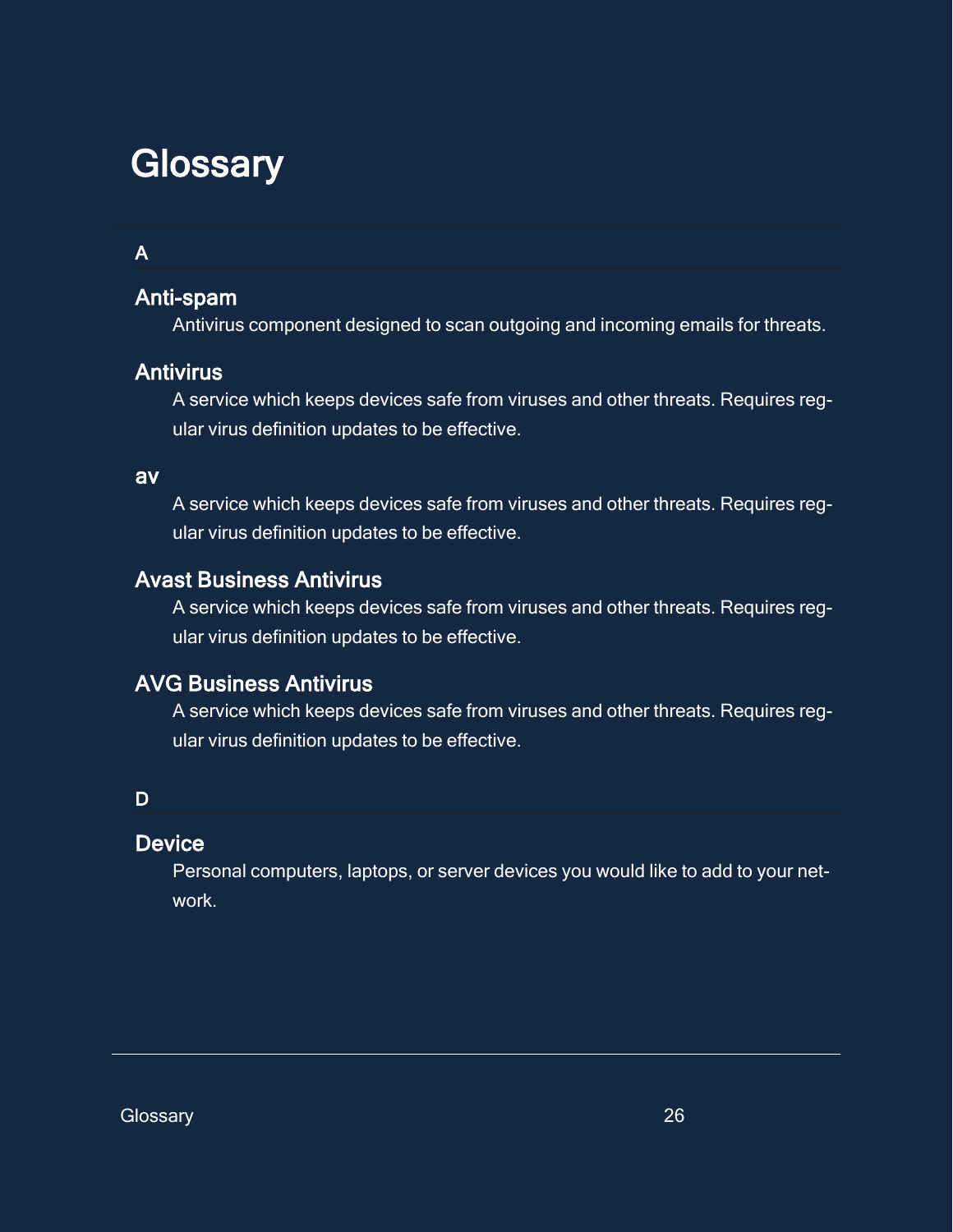#### E

### Exception

Individual or uncategorized websites, files, etc allowed or blocked by Antivirus.

### Exclusion

Individual or uncategorized websites, files, etc allowed or blocked by Antivirus.

### F

### **Firewall**

Antivirus component which scans all outgoing and incoming traffic to a device for threats.

### G

### **Group**

Organizational structure used for managing numbers of devices on a network. Your Console comes with a default group which can be renamed, but cannot not be deleted.

#### L

### License

The type of subscription you have for a specific, paid Avast or AVG product.

### Local Update Server

Device(s) in your network designated by your Console to download, deploy to, or scan other networked machines.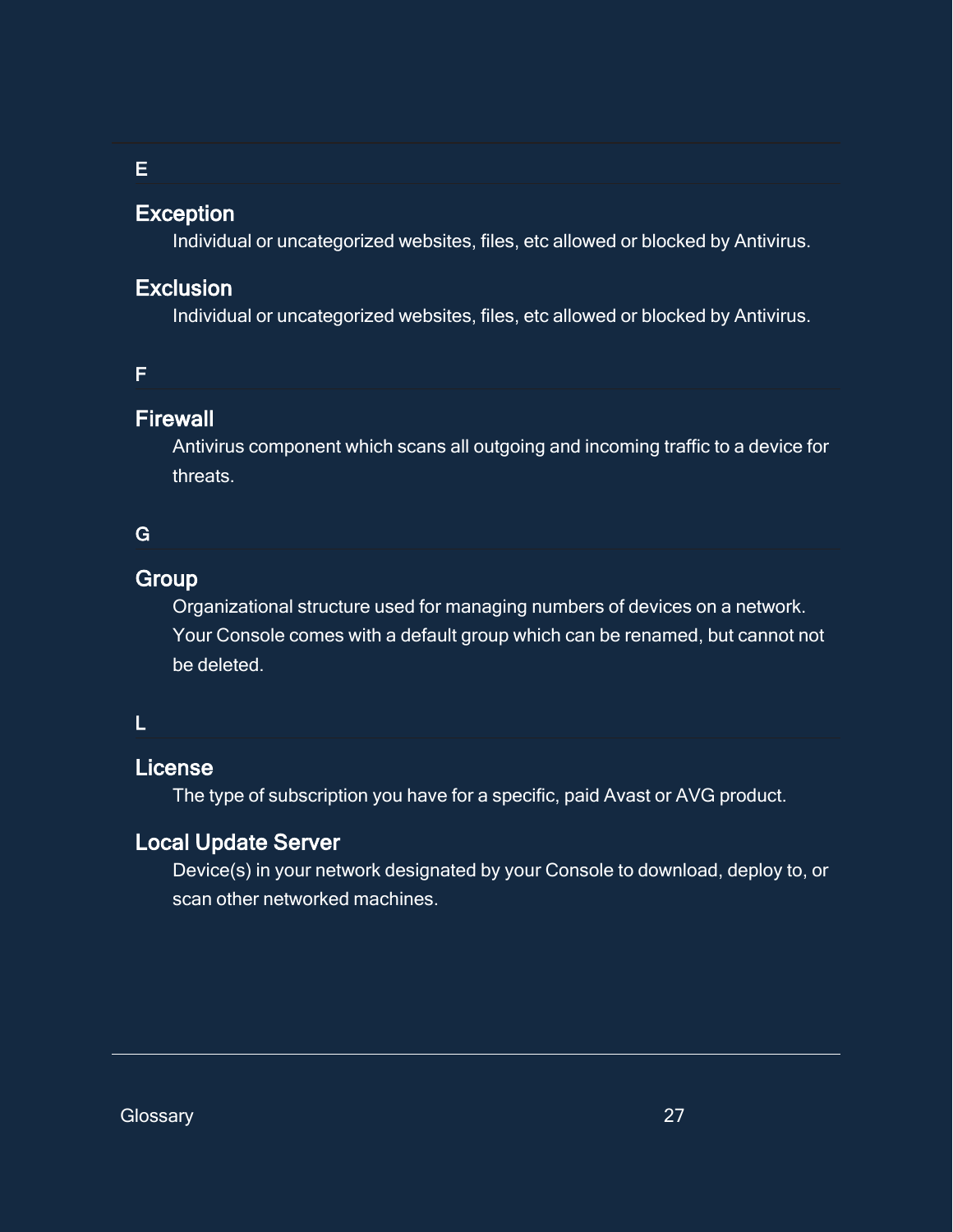### Master Agent

Device(s) in your network designated by your Console to download, deploy to, or scan other networked machines.

#### P

### **Policy**

A set of settings applied to device(s) from your Console to automate client-side Antivirus processes.

### Potentially Unwanted Program

Programs which sometimes act similarly to malware or spyware, usually installed as part of another installation.

#### PUP

Programs which sometimes act similarly to malware or spyware, usually installed as part of another installation.

#### Q

#### **Quarantine**

Component of Antivirus which quarantines potentially infected files until it has been determined that it is safe to permanently delete them, either manually or according to a schedule.

### R

#### Remote Deployment

Method of installing Antivirus from your Console to all chosen devices on the local network, only available when a device on the network already has Antivirus